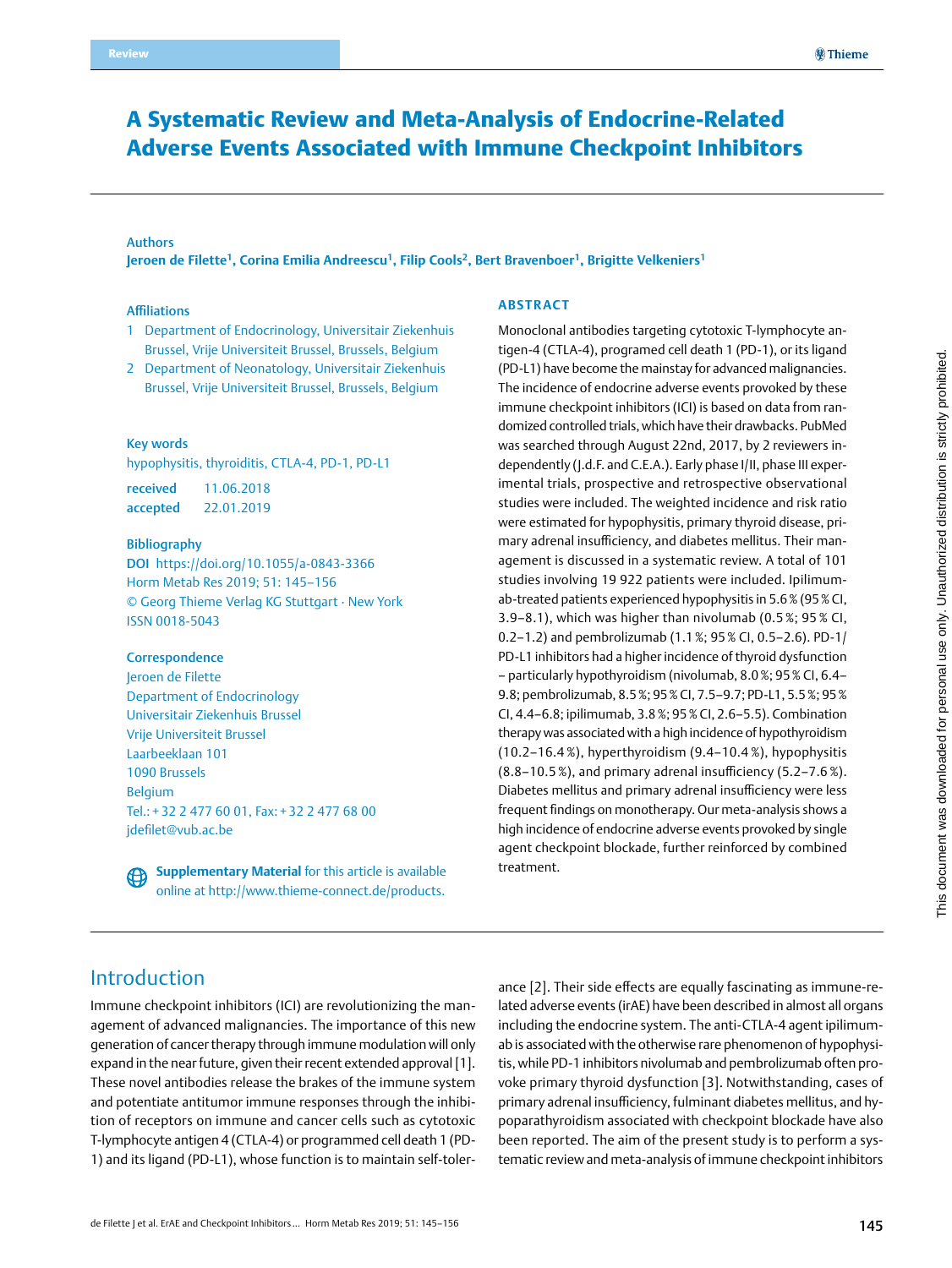and endocrine side effects, including their incidence, evaluation, and management.

# Materials and Methods

### Literature search

The PubMed database was searched through August 22<sup>nd</sup>, 2017, for relevant articles on the subject of endocrinopathies and ICI, by 2 reviewers independently (J.d.F. and C.E.A.). Search terms were included for the various endocrinopathies, adverse events and the currently available ICI: 'ipilimumab', ''tremelimumab', 'nivolumab', 'pembrolizumab', 'atezolizumab', 'avelumab' and 'durvalumab'. These were combined with the Boolean logical operators AND/OR. The authors also checked recently published literature [3–7] and identified 2 additional studies.(▶**Table 1**, **2**)

## Study selection

Early phase I/II, phase III experimental trials, and prospective as well as retrospective observational studies were included. Study subjects had to be adults with any type of advanced, metastatic, or unresectable malignancy. Studies with regimens combining ICI with radiotherapy, cell vaccines, small molecule inhibitors or immunotherapy with IL-2 or interferon were omitted. Language was restricted to English or French. The investigators used the title and abstract for manuscript selection. Articles were categorized as follows: Clinical Study, Case Report, Review (of endocrine adverse events), Systematic Review or Meta-Analysis, Mechanism (of checkpoint blockade toxicity), Basic or Translational Research, Combination Therapy, Economic or Health-Care, Language, Pediatric, Off Topic. After initial selection, full texts were reviewed and further excluded if no endocrine adverse events were reported or if the safety data were inadequate. Duplicates or studies on the same population were identified through their trial registry number and excluded as well. Any discrepancies were discussed by all authors and resolved by consensus. Supplemental (▶**Table 1S**) provides an overview of all included studies [8–108].

#### Data analysis and extraction

The following elements were extracted from each included study: author and year of publication, study design, median follow-up time, treatment and placebo/chemotherapy arms, dosing and frequency of drug administration, endocrine adverse events (hypothyroidism, hyperthyroidism, thyroiditis, hypophysitis, primary adrenal insufficiency, and diabetes mellitus), trial registration number, and trial name. When available, supplementary data and appendices were also methodically explored.

### Statistical analysis

For each study, the incidence of a specific endocrine adverse event was calculated by dividing the number of observed events by the total number of patients that were followed-up during the study period. A meta-analysis of incidence estimates was performed using an inverse variance method to weigh the studies. Summary estimates of incidence are reported with their 95% confidence interval (CI). For randomized controlled trials, a relative risk and 95% CI were calculated using the number of observed adverse events

and the total number of patients in each group. If possible, relative risks from individual trials for the same adverse event were combined in a meta-analysis. Heterogeneity was assessed using the Q and I² statistics. The random-effects model was a priori selected based on the expected study heterogeneity. All analyses were performed with Comprehensive Meta-Analysis v3.0 (Biostat, Inc.).

# Results

### Study characteristics

Our search identified a total of 1169 articles, of which 959 were excluded based on title and abstract. Of the 210 full texts that were reviewed, 101 were finally included (▶**Fig. 1**). These included 7 phase II, 1 phase II/III, 17 phase III randomized trials, 64 prospective, and 12 retrospective studies. Within the 101 included articles, a total of 152 study arms were identified. The main tumor types were melanoma (69/152, 45 %), non-small cell lung carcinoma (31/152, 20%), and renal cell carcinoma (11/152, 7%). A total of 19 922 patients were analyzed (ipilimumab, n=4430; tremelimumab, n = 1171; nivolumab, n = 3317; pembrolizumab, n = 4485; atezolizumab, n = 998; avelumab, n = 316; durvalumab, n = 191; combination, n = 1078; placebo/chemotherapy, n = 3936). The regimens were classified as monotherapy with anti-CTLA-4 (41/152, 27%), anti-PD-1 (68/152, 45%), anti-PD-L1 (8/152, 5%), combination of anti-CTLA-4 with anti-PD-1 (13/152, 9 %) or anti-PD-L1 (3/152, 2%), and placebo/chemotherapy (19/152, 13%).

### Incidence of hypophysitis

The CTLA-4 inhibitor ipilimumab had a 5.6 % (95 % CI, 3.9–8.1) pooled estimated incidence of hypophysitis vs. 1.8% (95% CI, 1.1– 2.9) for tremelimumab. Nivolumab and pembrolizumab had a lower incidence at 0.5% (95% CI, 0.2–1.2) and 1.1% (95% CI, 0.5– 2.6), respectively. The highest estimated incidence was noted on combination therapy, ranging from 8.8 % (95 % CI, 6.2–12.4) to 10.5% (95% CI, 6.5–16.4). No data on hypophysitis were available for anti-PD-L1 agents. Compared to patients not receiving immunotherapy, ipilimumab-treated patients had a higher risk of developing hypophysitis (RR, 9.26; 95% CI, 0.51–169.66; p=0.134). This was lower for nivolumab (RR, 2.06; 95% CI, 0.22–19.68; p= 0.531) and for pembrolizumab (RR, 2.89; 95% CI, 0.46–18.27; p = 0.259). These results were, however, not statistically different.

### Incidence of primary thyroid disease

Checkpoint blockade with PD-1 or PD-L1 inhibitors was particularly associated with primary thyroid dysfunction. Hypothyroidism was most frequent, followed by hyperthyroidism and thyroiditis. The summary estimated incidence of hypothyroidism was 8.0 % (95% CI, 6.4–9.8) for nivolumab, 8.5% (95% CI, 7.5–9.7) for pembrolizumab, 6.0% (95% CI, 4.2–8.4) for atezolizumab, 5.5% (95% CI, 3.5–8.7) for avelumab, and 4.7 % (95 % CI, 2.5–8.8) for durvalumab. Ipilimumab had a lower estimated incidence of 3.8% (95% CI, 2.6–5.5) while clear data on tremelimumab were missing. Regardless, one study reported up to 5.2 % of thyroid disorders on tremelimumab [41]. Combination therapy had the highest estimated incidence of hypothyroidism with 10.2% (95% CI, 5.6–17.9) for durvalumab with tremelimumab, 15.1% (95% CI, 10.6–21.8) for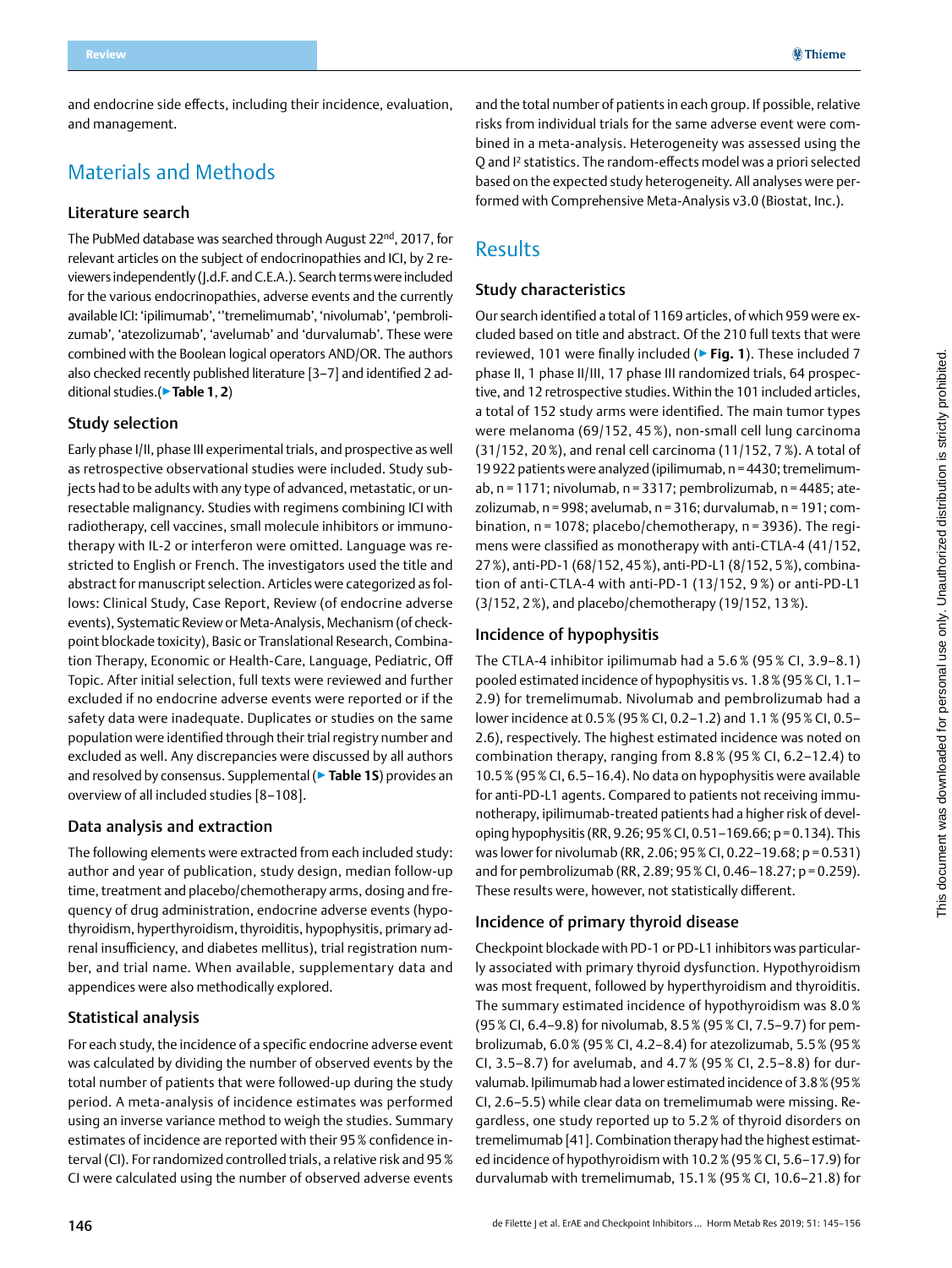▶ Table 1 Summary estimated incidence of endocrine adverse events on immune checkpoint inhibitors. ▶**Table 1** Summary estimated incidence of endocrine adverse events on immune checkpoint inhibitors.

|                   |                              |                   | Hypothyroidism       |                                                                                                                                                                                                                                | Hyperthyroidism      |                         | Thyroiditis            |                        | Hypophysitis           |                         | <b>RAI</b>           |                      | ΣÑ                      |                      |
|-------------------|------------------------------|-------------------|----------------------|--------------------------------------------------------------------------------------------------------------------------------------------------------------------------------------------------------------------------------|----------------------|-------------------------|------------------------|------------------------|------------------------|-------------------------|----------------------|----------------------|-------------------------|----------------------|
|                   |                              | patients<br>Total | Analyzed<br>patients | Summary<br>incidence                                                                                                                                                                                                           | Analyzed<br>patients | Summary<br>incidence    | Analyzed<br>patients   | incidence<br>Summary   | Analyzed<br>patients   | Summary<br>incidence    | Analyzed<br>patients | Summary<br>incidence | Analyzed<br>patients    | Summary<br>incidence |
| Target            | <b>Treatment</b>             | $\blacksquare$    | n(%)                 | % (95% CI)                                                                                                                                                                                                                     | n(%)                 | % (95% CI)              | n(%)                   | % (95% CI)             | n(%)                   | % (95% CI)              | n(%)                 | % (95% CI)           | n(%)                    | % (95 % CI)          |
| CTLA-4            | lpilimumab                   | 4430              | 3614 (82%)           | $3.8(2.6 - 5.5)$                                                                                                                                                                                                               | (48%)<br>2147        | $1.4(0.8-2.4)$          | 1708 (39%)             | $2.1(1.1-4.1)$         | 3534 (80%)             | $5.6(3.9-8.1)$          | 1690 (38%)           | $1.4(0.9 - 2.2)$     | $\widetilde{\Xi}$       | $\widetilde{\Xi}$    |
|                   | Tremelimumab                 | 1171              | $\frac{1}{N}$        | up to 5.2% <sup>†</sup>                                                                                                                                                                                                        | $\frac{4}{\sqrt{2}}$ | up to 5.2% <sup>†</sup> | $\frac{4}{\sqrt{2}}$   | up to 5.2%             | 1037 (89%)             | $1.8(1.1-2.9)$          | 705 (60%)            | $1.3(0.7 - 2.4)$     | $\frac{\alpha}{\alpha}$ | $\widetilde{\Xi}$    |
| $\overline{P}$ -1 | Nivolumab                    | 3317              | 3317 (100%)          | $8.0(6.4 - 9.8)$                                                                                                                                                                                                               | (52%)<br>1710        | $2.8(2.1-3.8)$          | 650 (20%)              | $1.6(0.2 - 10.2)$      | 1103 (33%)             | $0.5(0.2 - 1.2)$        | 979 (30%)            | $2.0(0.9 - 4.3)^{*}$ | 619 (19%)               | $2.0(0.7 - 5.8)^{*}$ |
|                   | Pembrolizumab                | 4485              | 4461 (99%)           | $8.5(7.5-9.7)$                                                                                                                                                                                                                 | (84%<br>3757         | $3.7(2.8-4.7)$          | 1916 (43%)             | $2.3(1.2 - 4.6)$       | 1381 (31%)             | $1.1(0.5-2.6)$          | 1691 (38%)           | $0.8(0.3 - 2.0)^*$   | 941 (21%)               | $0.4(0.2 - 1.3)$     |
| PD-L1             | Atezolizumab                 | 998               | 998 (100%)           | $6.0(4.2 - 8.4)^{*}$                                                                                                                                                                                                           | $\frac{\kappa}{2}$   | $\frac{\kappa}{2}$      | $\widetilde{\Xi}$      | $\widetilde{\Xi}$      | $\widetilde{\Xi}$      | $\frac{\kappa}{2}$      | $\frac{\kappa}{2}$   | $\frac{\kappa}{2}$   | 70 (7%)                 | $1.4(0.2 - 9.4)$     |
|                   | Avelumab                     | 316               | 316 (100%)           | $5.5(3.5-8.7)$                                                                                                                                                                                                                 | 88 (28%)             | $2.3(0.6-8.6)$          | $\frac{\alpha}{\beta}$ | $\frac{\alpha}{\beta}$ | $\frac{\alpha}{\beta}$ | $\frac{R}{Z}$           | 184 (58%)            | $1.1(0.3-4.2)$       | 88 (28%)                | $1.1(0.2 - 7.6)$     |
|                   | Durvalumab                   | 191               | 191 (100%)           | $4.7(2.5-8.8)$                                                                                                                                                                                                                 | $\widetilde{\Xi}$    | $\frac{R}{R}$           | $\frac{R}{Z}$          | $\widetilde{\Xi}$      | $\widetilde{\Xi}$      | $\frac{\alpha}{\alpha}$ | $\widetilde{\Xi}$    | $\widetilde{B}$      | $\widetilde{\Xi}$       | $\widetilde{\Xi}$    |
| Combined          | lpilimumab+<br>Nivolumab     | 816               | 739 (91%)            | $16.4(11.7-22.5)$                                                                                                                                                                                                              | 520 (64%)            | $9.4(7.1 - 12.3)$       | 147 (18%)              | $3.8(1.4 - 9.4)^*$     | 524 (64%)              | $8.8(6.2 - 12.4)^{*}$   | 339 (42%)            | $5.2(2.9-9.2)^{*}$   | $\frac{\alpha}{\alpha}$ | $\widetilde{\Xi}$    |
|                   | Pembrolizumab<br>lpilimumab+ | 163               | 163 (100%)           | $15.1(10.6 - 21.8)$                                                                                                                                                                                                            | $(100\%)$<br>163(    | $10.4(6.6 - 16.1)$      | 153 (94%)              | $4.6(2.2 - 9.3)$       | 153 (94%)              | $10.5(6.5 - 16.4)$      | 163 (100%)           | $7.6(1.2 - 36.8)$    | 153 (94%)               | $2.0(0.6 - 5.9)$     |
|                   | Tremelimumab<br>Durvalumab + | 99                | 99 (100%)            | $10.2(5.6 - 17.9)$                                                                                                                                                                                                             | $\widetilde{\Xi}$    | $\widetilde{\Xi}$       | $\widetilde{\Xi}$      | $\widetilde{\Xi}$      | $\widetilde{\Xi}$      | $\widetilde{\Xi}$       | $\widetilde{\Xi}$    | $\widetilde{\Xi}$    | $\widetilde{\Xi}$       | $\widetilde{\Xi}$    |
|                   |                              |                   |                      | The number of analyzed patients (%) is also reported. Clear data on tremelimumab were missing; bfor heterogeneity <0.10; f Ribas et al. [41] reported up to 5.2% thyroid disorders; DM: Diabetes mellitus; N/A: Not applicable |                      |                         |                        |                        |                        |                         |                      |                      |                         |                      |

reported; PAI: Primary adrenal insufficiency. reported; PAI: Primary adrenal insufficiency.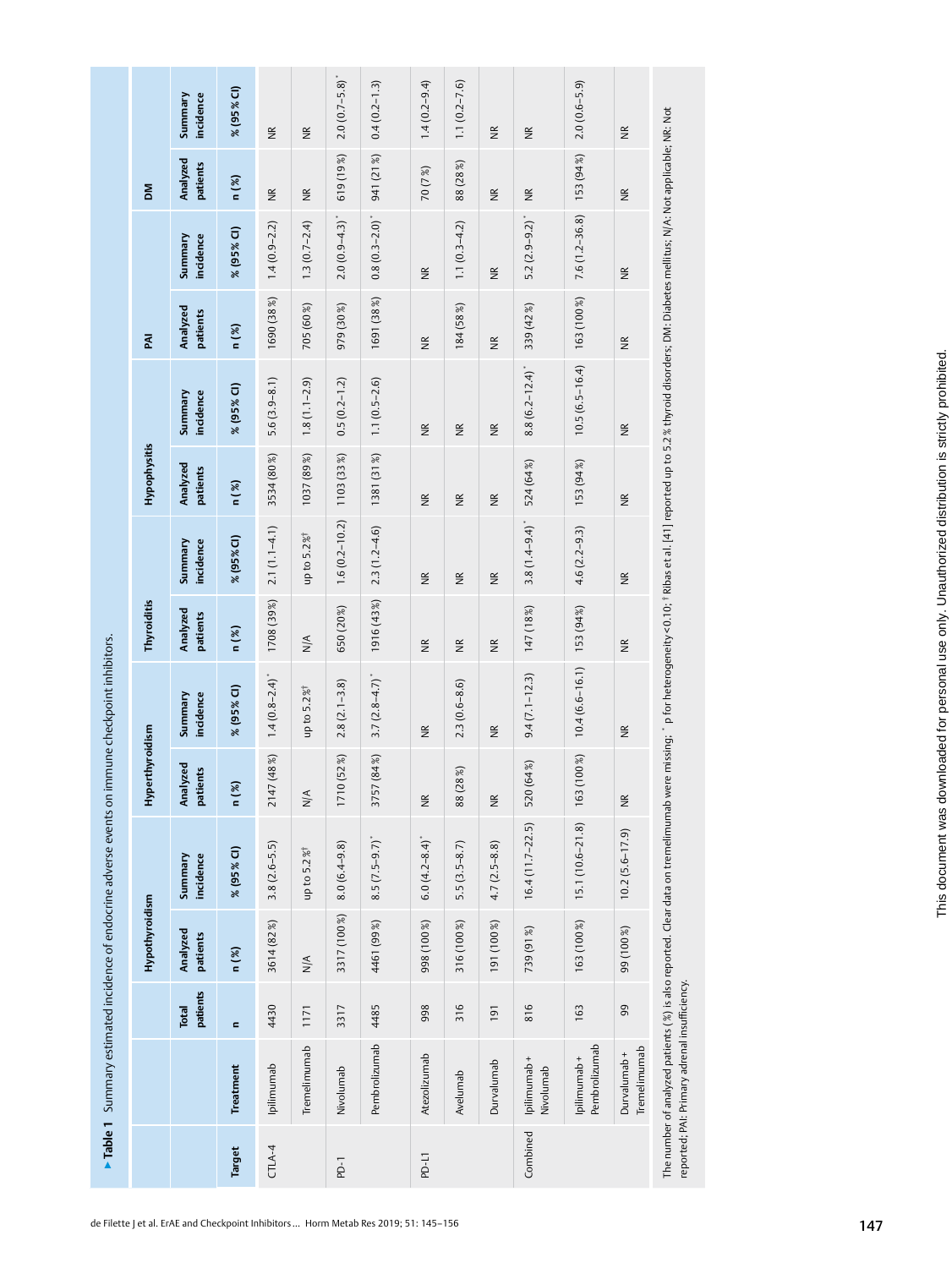|  |  |  |  | Table 2 Summary of relative risk for endocrine adverse events. |
|--|--|--|--|----------------------------------------------------------------|
|--|--|--|--|----------------------------------------------------------------|

|                                    | Hypothyroidism     |         |                      | Hyperthyroidism |                       | <b>Thyroiditis</b> |                       |         |
|------------------------------------|--------------------|---------|----------------------|-----------------|-----------------------|--------------------|-----------------------|---------|
| <b>Treatment</b>                   | % (95% CI)         | p-value | % (95 % CI)          | p-Value         | % (95% CI)            | p-Value            | % (95% CI)            | p-Value |
| Ipilimumab vs.<br>placebo/chemo    | $6.51(3.37-12.58)$ | < 0.001 | $6.83(0.81 - 57.83)$ | 0.078           | $5.08(0.25 - 105.29)$ | 0.293              | $9.26(0.51 - 169.66)$ | 0.134   |
| Nivolumab vs.<br>placebo/chemo     | 11.19 (4.31-29.08) | < 0.001 | $4.20(1.12 - 15.84)$ | 0.034           | $2.56(0.28 - 23.08)$  | 0.402              | $2.06(0.22 - 19.68)$  | 0.531   |
| Pembrolizumab vs.<br>placebo/chemo | $7.41(4.06-13.52)$ | < 0.001 | 8.52 (3.66–19.84)    | < 0.001         | $6.56(0.80 - 53.61)$  | 0.079              | $2.89(0.46 - 18.27)$  | 0.259   |



▶ Fig. 1 Flow chart of study selection.

ipilimumab with pembrolizumab and 16.4% (95% CI, 11.7–22.5) for ipilimumab with nivolumab. Compared to placebo/chemotherapy, the risk of hypothyroidism was significantly increased by all immunotherapies. The PD-1 inhibitor nivolumab (RR, 11.19; 95% CI, 4.31–29.08; p < 0.001) had a higher risk than pembrolizumab (RR, 7.41; 95% CI, 4.06–13.52; p < 0.001) or ipilimumab (RR, 6.51; 95% CI, 3.37–12.58; p < 0.001).

Predictions for hyperthyroidism were lower with a pooled incidence of 2.8% (95% CI, 2.1–3.8) for nivolumab, 3.7% (95% CI, 2.8– 4.7) for pembrolizumab, 2.3% (95% CI, 0.6–8.6) for avelumab, and 1.4% (95% CI, 0.8–2.4) for ipilimumab. No data were available for

atezolizumab and durvalumab. For combination therapy, the estimated incidence was 9.4% (95% CI, 7.1–12.3) for ipilimumab with nivolumab and 10.4% (95% CI, 6.6–16.1) for ipilimumab with pembrolizumab. As compared to placebo/chemotherapy, the risk of developing hyperthyroidism increased with nivolumab (RR, 4.20; 95% CI, 1.12–15.84; p = 0.034), pembrolizumab (RR, 8.52; 95 % CI, 3.66–19.84, p < 0.001), and ipilimumab (RR, 6.83; 95% CI, 0.81– 57.83; p = 0.078), although the latter was not significant.

Few data on thyroiditis were available. Estimations ranged from 1.6% (95% CI, 0.2–0.2) for nivolumab, 2.3% (95% CI, 1.2–4.6) for pembrolizumab, 2.1% (95% CI, 1.1–4.1) for ipilimumab, 3.8% (95%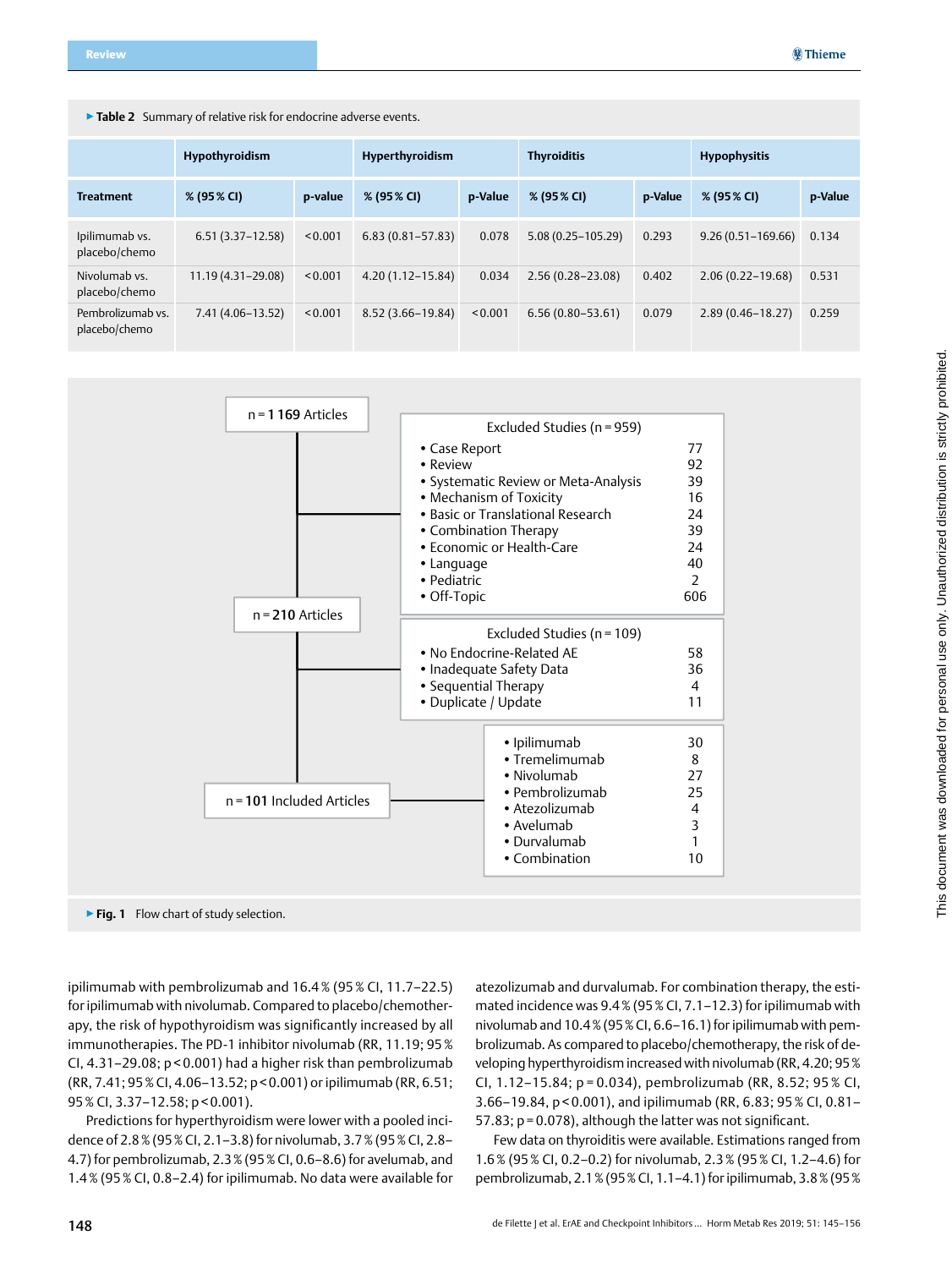CI, 1.4–9.4) for ipilimumab with nivolumab to 4.6% (95% CI, 2.2– 9.3) for ipilimumab with pembrolizumab. Nivolumab (RR, 2.56; 95% CI, 0.28–23.08; p=0.402), pembrolizumab (RR, 6.56; 95% CI, 0.80– 53.61; p=0.079), and ipilimumab (RR, 5.08; 95% CI, 0.25–105.29; p=0.293) presented a higher risk, although not significantly.

## Incidence of diabetes mellitus and primary adrenal insufficiency

Primary adrenal insufficiency had a predicted incidence of 1.4 % (95 % CI, 0.9–2.2) on ipilimumab, 1.3 % (95 % CI, 0.7–2.4) on tremelimumab, 2.0% (95% CI, 0.9–4.3) on nivolumab, and 0.8% (95% CI, 0.3–2.0) on pembrolizumab monotherapy. For combination therapy, estimations ranged from 5.2% (95% CI, 2.9–9.2) to 7.6% (95% CI, 1.2–36.8) for ipilimumab with nivolumab, or pembrolizumab, respectively.

Diabetes mellitus was mainly PD-1/PD-L1 related without cases observed on CTLA-4 therapy. The incidence was 2.0% (95% CI, 0.7– 5.8) for nivolumab and 0.4% (95% CI, 0.2–1.3) for pembrolizumab. No further analyses were performed due to the rarity of these side effects.

# **Discussion**

Our meta-analysis shows a high incidence of all-grade endocrine adverse events related to immune checkpoint therapy, which is further enhanced by combined treatment. The highest incidence of hypophysitis on monotherapy is noted on anti-CTLA-4 therapy with ipilimumab (but not with tremelimumab) although hypophysitis also develops during PD-1 blockade. The incidence of hypothyroidism on monotherapy is highest for PD-1 inhibitors, followed by PD-L1 and CTLA-4 blockade. Hyperthyroidism and thyroiditis occur less frequently. Primary adrenal insufficiency and diabetes mellitus are less frequent, with no cases of diabetes mellitus reported on anti-CTLA-4 therapy. Combined ICI shows a remarkably higher incidence of hypothyroidism, hyperthyroidism, hypophysitis, and primary adrenal insufficiency.

# Hypophysitis

Our analysis indicates an higher incidence of all-grade hypophysitis in patients treated with ipilimumab. Anti-CTLA-4-induced hypophysitis usually occurs after 4 to 10 weeks of treatment (usually after the third infusion). In one report, hypophysitis was more frequent among patients receiving a higher dose of ipilimumab (10mg/kg) with a 2-fold risk increase compared to patients treated with lower dose (3mg/kg) [8]. Hypophysitis was more frequent among older and male patients [18, 25]. Anti-PD-1 or PD-L1 treatment rarely induced hypophysitis or hypopituitarism. These findings extend the data of previous reviews [6, 8, 109–111]. Hypophysitis may be life threatening due to the abrupt onset of central adrenal failure. The initial presentation is indolent and includes symptoms such as headache and fatigue. Hormonal and radiological evaluation of the pituitary should be performed. The pituitary is often diffusely enlarged in the acute phase, with or without stalk thickening. Homogeneous or heterogeneous pituitary gland enhancement is possible. This is followed by a gradual decrease in size of the pituitary with partial or complete loss of pituitary function [25, 27, 112]. Hence, normal imaging of the pituitary does not exclude its diagnosis [27]. Corticotropic, thyrotropic and gonadotropic functions are mostly affected, but long term failure of the corticotropic axis is paramount [10, 25, 112]. High-dose glucocorticoids are proposed for those with mass effect symptoms, such as severe headache or visual-field disturbance [27, 113, 114]. Their role in the prevention of secondary adrenal failure has, however, been challenged and it is possible that physiological corticosteroid substitution suffices [18, 25, 112]. The potential benefit of highdose glucocorticoid treatment should be balanced against the loss of efficacy resulting from the anti-cancer immunotherapy, although this issue is controversial. Why ACTH, TSH, and gonadotropic cells are particularly vulnerable to destruction with anti-CTLA-4 mAb is not fully elucidated. The expression of CTLA-4 on ACTH- and TSH-secreting cells has been implicated through immunohistochemistry [115, 116]. Radiological mimicry with lymphocytic hypophysitis favors the hypothesis of a lymphocytic destruction of the pituitary [27] as a result of T cell–mediated cytotoxicity, but an anti-pituitary antibody mediated process cannot be excluded. Iwama et al. found that all 7 patients with hypophysitis developed antibodies recognizing predominantly TSH- (7/7), FSH- (5/7), and ACTH-secreting (3/7) cells [115]. The diagnostic accuracy of these pituitary antibodies is not yet known. An autopsy study suggests that administration of CTLA-4 blocking antibodies to patients who express high levels of pituitary CTLA-4 antigen causes a necrotizing form of hypophysitis through type II (IgG dependent) and type IV (T-cell dependent) immune mechanisms [116]. The difference in incidence between ipilimumab (IgG1) and tremelimumab (IgG2) is probably due to their different immunological subclasses. In humans, polymorphisms in the CTLA4 gene confer increased susceptibility to a variety of autoimmune diseases, including Hashimoto's thyroiditis, type 1 diabetes mellitus, and Addison's disease [117, 118]. This polymorphism has not been analyzed in patients developing hypophysitis on CTLA-4 blockade. Some data associate the endocrine and other immune-related adverse events to a better outcome of anti-cancer immunotherapy [25]. In one study, ipilimumab 10 mg/kg resulted in significantly longer overall survival against ipilimumab 3 mg/kg but with increased treatment-related adverse events including hypophysitis [111]. In summary, patients who receive immune checkpoint inhibitors, particularly anti-CT-LA-4 therapy, should be carefully evaluated to detect pituitary-related side effects. In case of hypophysitis, adequate hormone replacement therapy should be initiated. Failure of the corticotropic axis is usually permanent and requires continuous glucocorticoid substitution therapy, while failure of thyrotropic and gonadotropic axes may be transient.

# Thyroid dysfunction

Checkpoint blockade with PD-1 or PD-L1 inhibitors is particularly associated with primary thyroid dysfunction. The spectrum of thyroid side effects includes primary hypo-, hyperthyroidism, and painless thyroiditis. The authors define painless thyroiditis as thyrotoxicosis followed by euthyroidism or hypothyroidism, with negative TRAb, reduced or absent tracer uptake on technetium scan and/or increased <sup>18</sup>fluorodeoxyglucose uptake on positron emission tomography (18FDG-PET). The authors define hyperthyroidism as a suppressed TSH with an elevated fT4 and/or fT3 level, and hypothyroidism as an elevated TSH with a decreased fT4 level. Importantly, a preceding phase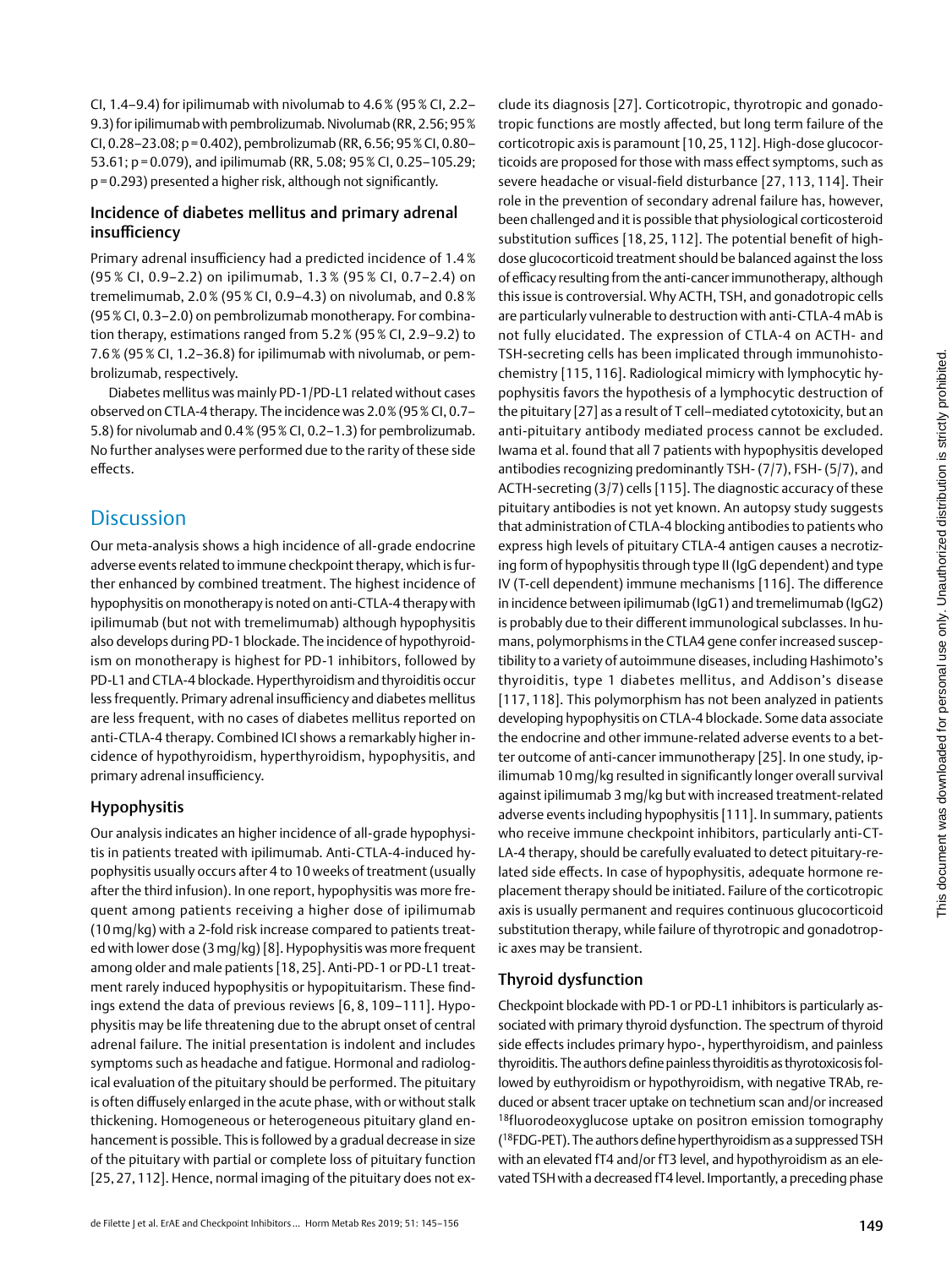of hyperthyroidism cannot be excluded in case of hypothyroidism, unless thyroid function tests were systematically followed. Painless thyroiditis can occur early-on, within the first weeks of checkpoint blockade therapy [83,119,120]. The initial phase of thyrotoxicosis (suppressed TSH and high fT4) evolves within 3–6 weeks to hypothyroidism (high TSH and low fT4) [75,83,119,120]. Symptoms of thyrotoxicosis are rarely severe. The underlying process is likely to be a destructive, inflammatory thyroiditis. Thyroglobulin (Tg) levels, while not specific, were elevated during thyrotoxicosis and normalized with subsequent hypothyroidism in 5 patients with nivolumab-induced thyroiditis [120]. Diffuse increased uptake of the inflammatory tracer <sup>18</sup>FDG in the thyroid gland was observed in pembrolizumab-induced thyroiditis [75,83] and in 2 transiently thyrotoxic patients on nivolumab [121]. The differential diagnosis of thyroid dysfunction on checkpoint blockade might be difficult. Hypothyroidism secondary to pituitary failure should be excluded as thyroid substitution therapy could precipitate adrenal failure. A low to normal TSH with low fT4 should prompt the suspicion of hypopituitarism. Euthyroid sick syndrome is also possible in the setting of advanced malignancy. Hyperthyroidism usually results from destructive thyroiditis but cases of Graves' disease on ipilimumab and tremelimumab have been described [122–124]. Iodine contamination due to frequent radiological investigations and subsequent iodine-induced hyperthyroidism is another possibility in this patient population. Measurement of TSH-receptor stimulating antibodies, thyroid scintigraphy and Doppler flow ultrasonography have their use in distinguishing thyroiditis (low uptake on scintigraphy and low blood flow on ultrasound) from Graves' disease (high uptake on scan and high blood flow on ultrasound). Of course, recent administration of iodine-containing contrast media could suppress the uptake measured in thyroid scintigraphy [125]. Symptomatic treatment with non-selective beta-blockers could be required. The duration of hyperthyroidism due to thyroiditis is usually short and no additional therapy is required. Antithyroid drugs (e.g., methimazole, propylthiouracil) should be started on suspicion of Graves' disease or in high-grade hyperthyroidism while awaiting further investigations. Glucocorticosteroids have been used in a patient with thyroid storm [126]. As in hypophysitis, their use is controversial and should only be considered in the most severe cases. Thyroid hormone substitution is usually required for the subsequent phase of hypothyroidism, although a select number of cases were reversible [75,127].

Why anti-PD-1/PD-L1 therapy favors thyroid dysfunction is not known. The expression of PD-L1 and PD-L2 in normal thyroid tissue has only been analyzed recently [128] and suggests a distinct immunomodulatory role in the thyroid gland. Increased PD-L1 expression has been identified in papillary [129] and anaplastic thyroid carcinoma [130] as a plausible mechanism to evade antitumor immune responses. Polymorphisms in the genes encoding PD-1 and its ligand are related to Graves' disease, but their association is weak [131, 132]. It remains to be defined whether the subpopulation with preexisting subclinical autoimmune thyroid disease is at any particular risk. The absence of pretreatment thyroid function and antithyroid antibody levels is a limitation in establishing the baseline susceptibility of these patients. Thyroperoxidase antibodies (TPOAb), identified after anti-PD-1 treatment in patients with thyroid dysfunction, have also been identified at baseline in some studies [75, 83, 119, 120]. These findings have only recently been verified in a prospective study, wherein the presence of thy-

roid autoantibodies seems to increase the risk for thyroid dysfunction [133].

As a side note, treatment with L-T3 may be a better choice than L-T4. The presence of hypothyroidism could have beneficial effects on tumor behavior. As pointed out in a review by Moeller et al. [134], observations in mouse models suggest that hypothyroidism induced by propylthiouracil suppresses tumor growth, whereas T4 administration had the opposite effect [135, 136]. In a murine model of lung carcinoma, treatment with T3 suppressed metastatic tumor growth and prolonged survival while T4 enhanced tumor growth [137]. In humans, hypothyroidism induced by treatment with IL-2 or the tyrosine-kinase inhibitor sunitinib was associated with a prolonged progression-free survival [138, 139] or response to treatment [140]. In an observational study of 23 patients, euthyroid hypothyroxinemia was achieved by the administration of methimazole with the addition of L-T3, while preexisting hypothyroid patients were treated with T3 for T4 replacement. Most of these patients (19 of 23) had a prolonged survival when compared to epidemiological data [141]. It is currently unknown if and how these findings should be implemented in routine clinical practice. There is an urgent need for prospective evaluation of tumor burden with L-T3 compared to L-T4 replacement and to define the optimal level of thyroid hormone substitution balancing the quality of life and the stimulatory effects on tumor growth.

#### Diabetes mellitus

While hypophysitis and thyroid disorders are predominant, checkpoint-blockade associated diabetes mellitus deserves further notice. Its presentation is often severe with fulminant diabetes and ketoacidosis [142]. Its onset ranges from a few weeks [143] up to one year after initiating therapy [144]. The clinical presentation consists of classic symptoms with polyuria, polydipsia, fatigue, weight loss, and dehydration. The C-peptide level is low or undetectable while HbA1c levels are not always very elevated (e. g., <53 mmol/mol). Diagnostic antibodies found in type 1 diabetes are detected in only half of cases [142, 145]. This could be due to the acute onset of beta cell inflammation. Dysregulation of PD-1 is implied in both checkpoint-blockade and conventional type 1 diabetes, as peripheral CD4<sup>+</sup>- and regulatory T cells of type 1 diabetes patients show a reduced PD-1 expression [146,147]. Interestingly, a low CTLA-4 expression on CD4<sup>+</sup>- and regulatory T cells is also found in type 1 diabetes [148, 149], suggesting that patients receiving CTLA-4 blocking mAb are also susceptible. Hyperreactivity of the immune system is suspected as some patients experience thyroiditis before the onset of diabetes [143,145]. This could be in part explained by HLA haplotypes associated with type 1 diabetes and perhaps also with checkpoint-blockade induced diabetes mellitus. The reverse could also be true as one Japanese patient, carrier of an HLA allele resistant to type 1 diabetes, was less severely affected, without ketoacidosis nor complete insulin deficiency [142]. Long-term treatment consists of insulin therapy. The beta-cell destruction induced by checkpoint inhibitors is unlikely to be reversible. However, longer follow-up is required. Screening measures should include routine measurement of blood glucose and HbA1c. Chronic complications should be monitored in those with a survival lasting more than 5 years.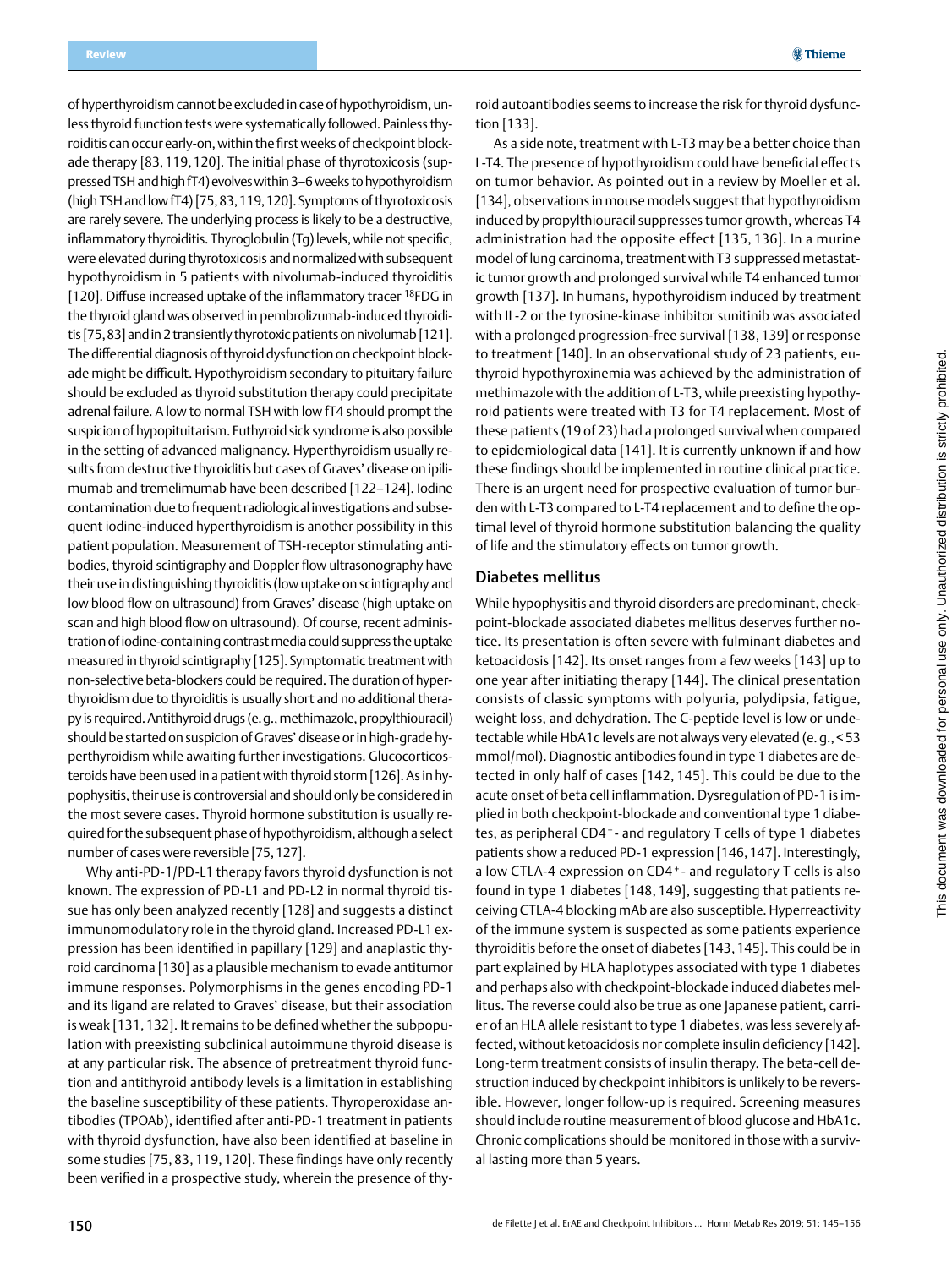## Primary adrenal insufficiency

Checkpoint-blockade associated adrenal insufficiency is a potentially life-threatening complication, caused by hypophysitis or adrenalitis in this patient population. Symptoms are non-specific and include nausea, fatigue, anorexia, abdominal pain, weight loss, hypotension and hypoglycemia. Low early morning serum cortisol is abnormal and the concomitant presence of a high serum ACTH is suggestive of primary adrenal insufficiency, while low serum ACTH is suggestive of secondary adrenal insufficiency. These findings should prompt dynamic testing. The identification of primary adrenal insufficiency can be difficult however by the concomitant use of corticosteroids in the treatment of other irAE. The incidence of combined primary and secondary adrenal insufficiency is also unknown. Primary adrenal insufficiency is probably mediated by adrenalitis. Adrenal autoantibodies were detected in one case of pembrolizumab-induced adrenal failure [150] while bilateral adrenal gland enlargement [151] and increased bilateral 18FDG activity [152] have also been observed. Routine screening of pituitary function tests is advisable before each dosing of immune checkpoint therapy. Patients should be informed about the potential danger of cortisol deficiency. In case of primary adrenal insufficiency, patients should not only receive gluco- but also mineralocorticosteroids.

## Other endocrine events

Few data are available on the gonadal and parathyroid function during checkpoint blockade therapy. In one retrospective review, 9 ipilimumab-treated patients were identified with low testosterone levels in the absence of hypophysitis [27]. Hypogonadism is difficult to interpret in this patient population because of the severe illness in malignancy and associated secondary hypogonadotropic hypogonadism as well as the use of exogenous corticosteroids for the treatment of irAE. Human fertility could potentially be impaired in the event of hypophysitis leading to persistently low FSH and LH levels. Incidental hypercalcemia with low PTH levels was found in 2 patients [27], perhaps due to hypercalcemia of malignancy. Primary hypoparathyroidism with acute hypocalcemia was described in one case [153], while hypoparathyroidism with no information on serum calcium was detected in one other patient [154].

## Study design and limitations

This is a comprehensive analysis of endocrine adverse events on immune checkpoint inhibitors, and the first to include retrospective, prospective, and randomized clinical trials. We chose this approach because adverse events are generally underestimated in randomized clinical trials [155]. The term 'thyroiditis' was not routinely used. Patients with painless thyroiditis can be detected both in the phase of hyperthyroidism or hypothyroidism, further complicating correct reporting. Furthermore, the interpretation of thyroid dysfunction depends of the definition used in each individual study. While the Common Terminology Criteria for Adverse Events (CTCAE) are in widespread use [156], they are imprecise for endocrine disorders, as these do not include a description of the hormone levels nor the separate entity of painless thyroiditis. We are aware that our study has its limitations. The analysis was performed at the study level and did not include individual patient data. Human error cannot be excluded in case of missing studies or duplicates. The analyses of the relative risks were not significant for

thyroiditis and hypophysitis, and were generally associated with large confidence intervals. This could be due to the smaller number of patients as prospective and retrospective studies were not included for these investigations. Finally, trials were excluded if the endocrine adverse events were not reported and this may overestimate our final results.

# **Conclusions**

Hypophysitis is a frequent endocrine adverse event triggered by anti-CTLA-4 mAb, while thyroid dysfunction is commonly observed with anti-PD-1/PD-L1 therapy. Combined checkpoint blockade shows a remarkably higher incidence. Symptoms are often non-specific and may be related to the disseminated cancer or the use of checkpoint inhibitors itself. A high suspicion of endocrine adverse events is therefore warranted as timely diagnosed and treated, one can avoid life-threatening complications. Our knowledge regarding the pathophysiology in the setting of immune checkpoint inhibitors remains limited, but new data start to unravel the mechanisms of immune dysregulation. This could not only be of value to better understand these adverse events, but also the autoimmune endocrine disorders in general.

# Funding

This research did not receive any grant from any funding agency in the public, commercial, or non-profit sector.

# Conflict of Interest

The authors declare that they have no conflict of interest.

## References

- [1] U.S. Food and Drug Administration. Hematology/Oncology (Cancer) Approvals & Safety Notifications.May 26 2017 Available at [https://](http://https://www.fda.gov/drugs/informationondrugs/approveddrugs/ucm279174.htm) [www.fda.gov/drugs/informationondrugs/approveddrugs/](http://https://www.fda.gov/drugs/informationondrugs/approveddrugs/ucm279174.htm) [ucm279174.htm](http://https://www.fda.gov/drugs/informationondrugs/approveddrugs/ucm279174.htm) Accessed June 5, 2017
- [2] Abbas AK, Lichtman AH, Pillai S. Cellular and Molecular Immunology. 8th Edition Philadelphia, PA: Elsevier Saunders; 2015
- [3] Byun DJ, Wolchok JD, Rosenberg LM et al. Cancer immunotherapy immune checkpoint blockade and associated endocrinopathies. Nat Rev Endocrinol 2017; 13: 195–207
- [4] Barroso-Sousa R, Barry WT, Garrido-Castro AC et al. Incidence of endocrine dysfunction following the use of different immune checkpoint inhibitor regimens: A systematic review and meta-analysis. JAMA Oncol 2018; 4: 173–182
- [5] Wang PF, Chen Y, Song SY et al. Immune-related adverse events associated with anti-PD-1/PD-l1 treatment for malignancies: A meta-analysis. Front Pharmacol 2017; 8: 730
- [6] Shang YH, Zhang Y, Li JH et al. Risk of endocrine adverse events in cancer patients treated with PD-1 inhibitors: A systematic review and meta-analysis. Immunotherapy 2017; 9: 261–272
- [7] Abdel-Rahman O, ElHalawani H, Fouad M. Risk of endocrine complications in cancer patients treated with immune check point inhibitors: A meta-analysis. Future Oncol (London, England) 2016; 12: 413–425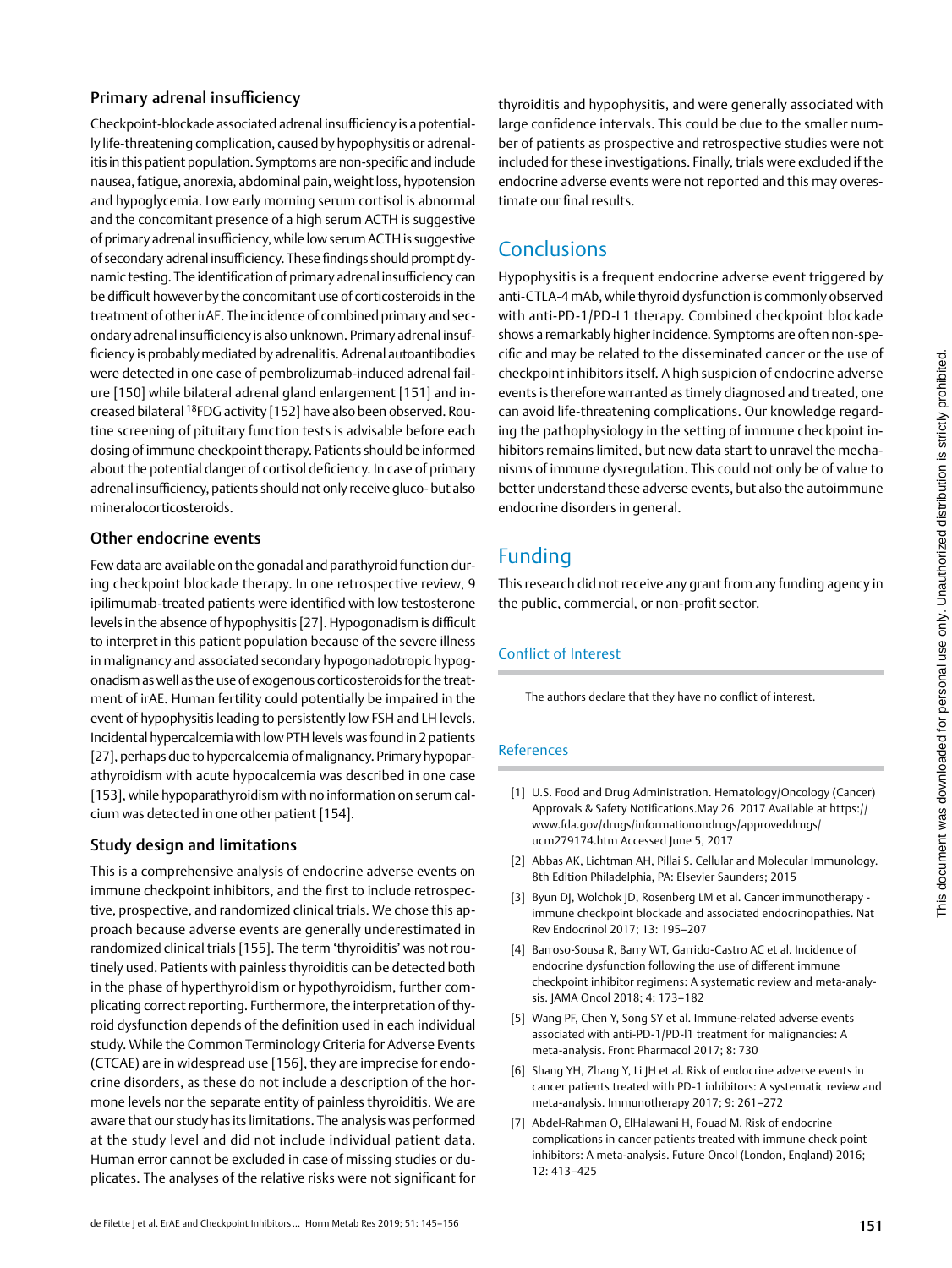- [8] Ascierto PA, Del Vecchio M, Robert C et al. Ipilimumab 10 mg/kg versus ipilimumab 3 mg/kg in patients with unresectable or metastatic melanoma: A Randomised, double-blind, multicentre, phase 3 trial. Lancet Oncol 2017; 18: 611–622
- [9] Bang YJ, Cho JY, Kim YH et al. Efficacy of sequential ipilimumab monotherapy versus best supportive care for unresectable locally advanced/metastatic gastric or gastroesophageal junction cancer. Clin Cancer Res 2017; 23: 5671–5678
- [10] Brilli L, Danielli R, Ciuoli C et al. Prevalence of hypophysitis in a cohort of patients with metastatic melanoma and prostate cancer treated with ipilimumab. Endocrine 2017; 58: 535–541
- [11] Jung M, Lee J, Kim TM et al. Ipilimumab real-world efficacy and safety in korean melanoma patients from the korean named-patient program cohort. Cancer Res Treat 2017; 49: 44–53
- [12] Schachter J, Ribas A, Long GV et al. Pembrolizumab versus ipilimumab for advanced melanoma: Final overall survival results of a multicentre, randomised, open-label phase 3 study (KEYNOTE-006). Lancet (London, England) 2017; 390: 1853–1862
- [13] Wen X, Ding Y, Li J et al. The experience of immune checkpoint inhibitors in Chinese patients with metastatic melanoma: A retrospective case series. Cancer Immunol Immunother 2017; 66: 1153–1162
- [14] Boudewijns S, Koornstra RH, Westdorp H et al. Ipilimumab administered to metastatic melanoma patients who progressed after dendritic cell vaccination. Oncoimmunology 2016; 5: e1201625
- [15] Eggermont AM, Chiarion-Sileni V, Grob JJ et al. Prolonged survival in stage III melanoma with ipilimumab adjuvant therapy. N Engl J Med 2016; 375: 1845–1855
- [16] Hodi FS, Chesney J, Pavlick AC et al. Combined nivolumab and ipilimumab versus ipilimumab alone in patients with advanced melanoma: 2-year overall survival outcomes in a multicentre, randomised, controlled, phase 2 trial. Lancet Oncol 2016; 17: 1558–1568
- [17] Larkin J, Chiarion-Sileni V, Gonzalez R et al. Combined Nivolumab and Ipilimumab or Monotherapy in Untreated Melanoma. N Engl J Med 2015; 373: 23–34
- [18] Min L, Hodi FS, Giobbie-Hurder A et al. Systemic high-dose corticosteroid treatment does not improve the outcome of ipilimumab-related hypophysitis: A retrospective cohort study. Clin Cancer Res 2015; 21: 749–755
- [19] Yamazaki N, Kiyohara Y, Uhara H et al. Phase II study of ipilimumab monotherapy in Japanese patients with advanced melanoma. Cancer Chemother Pharmacol 2015; 76: 997–1004
- [20] Yamazaki N, Uhara H, Fukushima S et al. Phase II study of the immune-checkpoint inhibitor ipilimumab plus dacarbazine in Japanese patients with previously untreated, unresectable or metastatic melanoma. Cancer Chemother Pharmacol 2015; 76: 969–975
- [21] Zimmer L, Eigentler TK, Kiecker F et al. Open-label, multicenter, single-arm phase II DeCOG-study of ipilimumab in pretreated patients with different subtypes of metastatic melanoma. J Transl Med 2015; 13: 351
- [22] Zimmer L, Vaubel J, Mohr P et al. Phase II DeCOG-study of ipilimumab in pretreated and treatment-naive patients with metastatic uveal melanoma. PloS One 2015; 10: e0118564
- [23] Alexander M, Mellor JD, McArthur G et al. Ipilimumab in pretreated patients with unresectable or metastatic cutaneous, uveal and mucosal melanoma. Med J Australia 2014; 201: 49–53
- [24] Chiarion-Sileni V, Pigozzo J, Ascierto PA et al. Ipilimumab retreatment in patients with pretreated advanced melanoma: The expanded access programme in Italy. Brit Journal Cancer 2014; 110: 1721–1726
- [25] Faje AT, Sullivan R, Lawrence D et al. Ipilimumab-induced hypophysitis: A Detailed longitudinal analysis in a large cohort of patients with metastatic melanoma. J Clin Endocrinol Metab 2014; 99: 4078–4085
- [26] Kwon ED, Drake CG, Scher HI et al. Ipilimumab versus placebo after radiotherapy in patients with metastatic castration-resistant prostate cancer that had progressed after docetaxel chemotherapy (CA184- 043): A multicentre, randomised, double-blind, phase 3 trial. Lancet Oncol 2014; 15: 700–712
- [27] Ryder M, Callahan M, Postow MA et al. Endocrine-related adverse events following ipilimumab in patients with advanced melanoma: A comprehensive retrospective review from a single institution. Endocr Relat Cancer 2014; 21: 371–381
- [28] Altomonte M, Di Giacomo A, Queirolo P et al. Clinical experience with ipilimumab 10 mg/kg in patients with melanoma treated at Italian centres as part of a European expanded access programme. J Exp Clin Cancer Res 2013; 32: 82
- [29] Delyon J, Mateus C, Lefeuvre D et al. Experience in daily practice with ipilimumab for the treatment of patients with metastatic melanoma: An early increase in lymphocyte and eosinophil counts is associated with improved survival. Ann Oncol 2013; 24: 1697–1703
- [30] Luke JJ, Callahan MK, Postow MA et al. Clinical activity of ipilimumab for metastatic uveal melanoma: A retrospective review of the Dana-Farber Cancer Institute, Massachusetts General Hospital, Memorial Sloan-Kettering Cancer Center, and University Hospital of Lausanne experience. Cancer. 2013: 119: 3687–3695
- [31] Postow MA, Luke JJ, Bluth MJ et al. Ipilimumab for patients with advanced mucosal melanoma. Oncologist 2013; 18: 726–732
- [32] Robert C, Thomas L, Bondarenko I et al. Ipilimumab plus dacarbazine for previously untreated metastatic melanoma. N Engl | Med 2011; 364: 2517–2526
- [33] Hodi FS, O'Day SJ, McDermott DF et al. Improved survival with ipilimumab in patients with metastatic melanoma. N Engl J Med 2010; 363: 711–723
- [34] Ku GY, Yuan J, Page DB et al. Single-institution experience with ipilimumab in advanced melanoma patients in the compassionate use setting: Lymphocyte count after 2 doses correlates with survival. Cancer 2010; 116: 1767–1775
- [35] Royal RE, Levy C, Turner K et al. Phase 2 trial of single agent Ipilimumab (anti-CTLA-4) for locally advanced or metastatic pancreatic adenocarcinoma. J Immunother (Hagerstown, Md: 1997) 2010; 33: 828–833
- [36] Downey SG, Klapper JA, Smith FO et al. Prognostic factors related to clinical response in patients with metastatic melanoma treated by CTL-associated antigen-4 blockade. Clin Cancer Res 2007; 13: 6681–6688
- [37] Maker AV, Yang JC, Sherry RM et al. Intrapatient dose escalation of anti-CTLA-4 antibody in patients with metastatic melanoma. Journal of immunotherapy (Hagerstown, Md: 1997) 2006; 29: 455–463
- [38] Maio M, Scherpereel A, Calabro L et al. Tremelimumab as second-line or third-line treatment in relapsed malignant mesothelioma (DETERMINE): A multicentre, international, randomised, double-blind, placebo-controlled phase 2b trial. Lancet Oncol 2017; 18: 1261–1273
- [39] Joshua AM, Monzon JG, Mihalcioiu C et al. A phase 2 study of tremelimumab in patients with advanced uveal melanoma. Melanoma Res 2015; 25: 342–347
- [40] Aglietta M, Barone C, Sawyer MB et al. A phase I dose escalation trial of tremelimumab (CP-675,206) in combination with gemcitabine in chemotherapy-naive patients with metastatic pancreatic cancer. Ann Oncol 2014; 25: 1750–1755
- [41] Ribas A, Kefford R, Marshall MA et al. Phase III randomized clinical trial comparing tremelimumab with standard-of-care chemotherapy in patients with advanced melanoma. J Clin Oncol 2013; 31: 616–622
- [42] Chung KY, Gore I, Fong L et al. Phase II study of the anti-cytotoxic T-lymphocyte-associated antigen 4 monoclonal antibody, tremelimumab, in patients with refractory metastatic colorectal cancer. J Clin Oncol 2010; 28: 3485–3490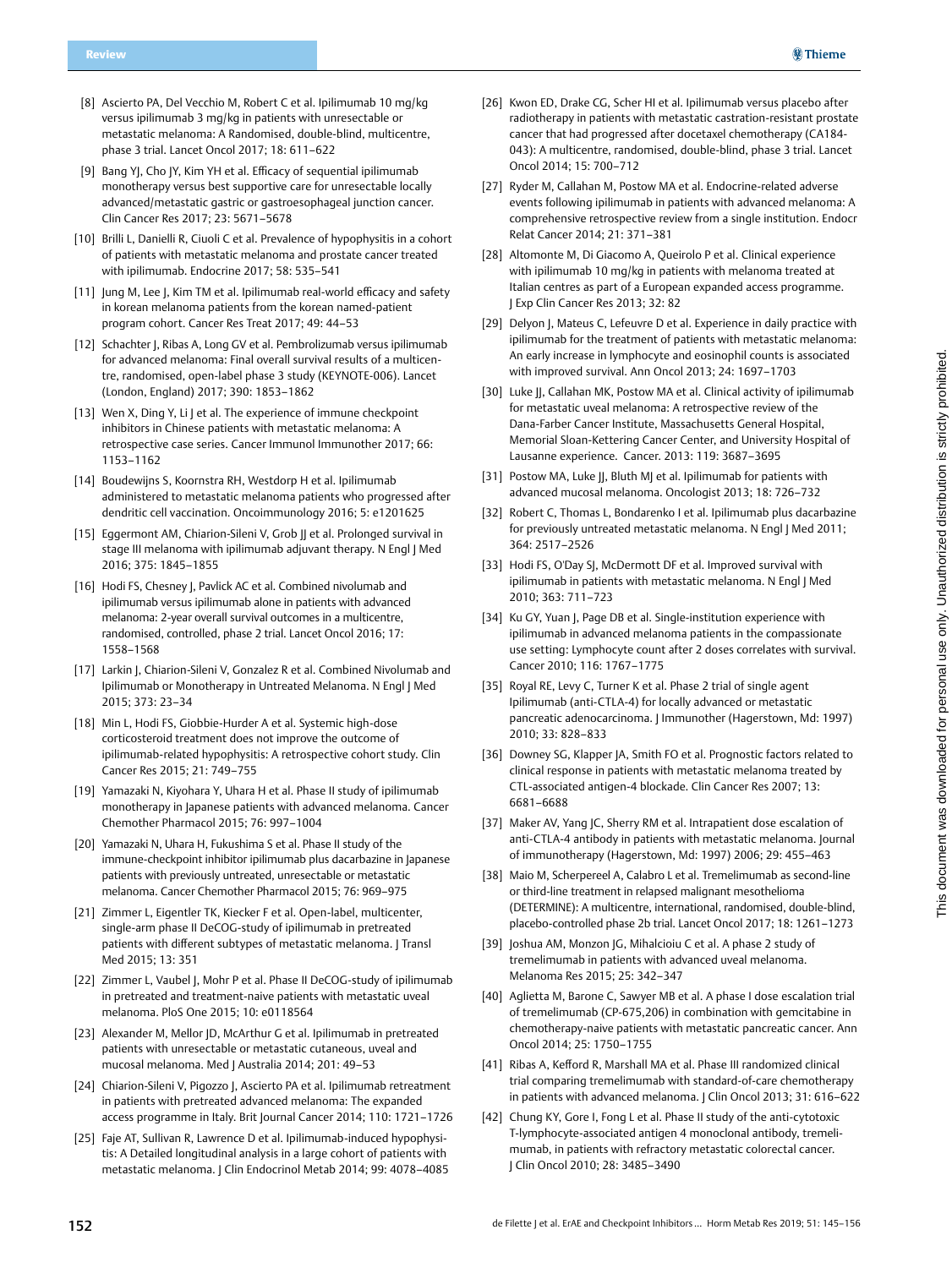- [43] Kirkwood JM, Lorigan P, Hersey P et al. Phase II trial of tremelimumab (CP-675,206) in patients with advanced refractory or relapsed melanoma. Clin Cancer Res 2010; 16: 1042–1048
- [44] Camacho LH, Antonia S, Sosman J et al. Phase I/II trial of tremelimumab in patients with metastatic melanoma. J Clin Oncol 2009; 27: 1075–1081
- [45] Ribas A, Camacho LH, Lopez-Berestein G et al. Antitumor activity in melanoma and anti-self responses in a phase I trial with the anti-cytotoxic T lymphocyte-associated antigen 4 monoclonal antibody CP-675,206. J Clin Oncol 2005; 23: 8968–8977
- [46] Carbone DP, Reck M, Paz-Ares L et al. First-Line Nivolumab in Stage IV or Recurrent Non-Small-Cell Lung Cancer. N Engl | Med 2017; 376: 2415–2426
- [47] El-Khoueiry AB, Sangro B, Yau T et al. Nivolumab in patients with advanced hepatocellular carcinoma (CheckMate 040): An open-label, non-comparative, phase 1/2 dose escalation and expansion trial. Lancet (London, England) 2017; 389: 2492–2502
- [48] Larkin J, Minor D, D'Angelo S et al. Overall survival in patients with advanced melanoma who received nivolumab versus investigator's choice chemotherapy in checkmate 037: A randomized, controlled, open-label phase III trial. J Clin Oncol 2018; 36: 383–390
- [49] Maruyama D, Hatake K, Kinoshita T et al. A multicenter phase II study of nivolumab in Japanese patients with relapsed or refractory classical Hodgkin lymphoma. Cancer Sci 2017; 108: 1007–1012
- [50] Morris VK, Salem ME, Nimeiri H et al. Nivolumab for previously treated unresectable metastatic anal cancer (NCI9673): A multicentre, single-arm, phase 2 study. Lancet Oncol 2017; 18: 446–453
- [51] Overman MJ, McDermott R, Leach IL et al. Nivolumab in patients with metastatic DNA mismatch repair-deficient or microsatellite instability-high colorectal cancer (CheckMate 142): An open-label, multicentre, phase 2 study. Lancet Oncol 2017; 18: 1182–1191
- [52] Sharma P, Retz M, Siefker-Radtke A et al. Nivolumab in metastatic urothelial carcinoma after platinum therapy (CheckMate 275): A multicentre, single-arm, phase 2 trial. Lancet Oncol 2017; 18: 312–322
- [53] Yamazaki N, Kiyohara Y, Uhara H et al. Efficacy and safety of nivolumab in Japanese patients with previously untreated advanced melanoma: A phase II study. Cancer Sci 2017; 108: 1223–1230
- [54] Yamazaki N, Kiyohara Y, Uhara H et al. Cytokine biomarkers to predict antitumor responses to nivolumab suggested in a phase II study for advanced melanoma. Cancer Sci 2017; 108: 1022–1031
- [55] Antonia SJ, Lopez-Martin JA, Bendell J et al. Nivolumab alone and nivolumab plus ipilimumab in recurrent small-cell lung cancer (CheckMate 032): A multicentre, open-label, phase 1/2 trial. Lancet Oncol 2016; 17: 883–895
- [56] Choueiri TK, Fishman MN, Escudier B et al. Immunomodulatory activity of nivolumab in metastatic renal cell carcinoma. Clin Cancer Res 2016; 22: 5461–5471
- [57] Ferris RL, Blumenschein G Jr., Fayette J et al. Nivolumab for recurrent squamous-cell carcinoma of the head and neck. N Engl I Med 2016: 375: 1856–1867
- [58] Gettinger S, Rizvi NA, Chow LQ et al. Nivolumab monotherapy for first-line treatment of advanced non-small-cell lung cancer. J Clin Oncol 2016; 34: 2980–2987
- [59] Rizvi NA, Hellmann MD, Brahmer JR et al. Nivolumab in combination with platinum-based doublet chemotherapy for first-line treatment of advanced non-small-cell lung cancer. | Clin Oncol 2016; 34: 2969–2979
- [60] Sharma P, Callahan MK, Bono P et al. Nivolumab monotherapy in recurrent metastatic urothelial carcinoma (CheckMate 032): A multicentre, open-label, two-stage, multi-arm, phase 1/2 trial. Lancet Oncol 2016; 17: 1590–1598
- [61] Weber J, Gibney G, Kudchadkar R et al. Phase I/II Study of metastatic melanoma patients treated with nivolumab who had progressed after ipilimumab. Cancer Immunol Res 2016; 4: 345–353
- [62] Ansell SM, Lesokhin AM, Borrello I et al. PD-1 blockade with nivolumab in relapsed or refractory Hodgkin's lymphoma. N Engl J Med 2015; 372: 311–319
- [63] Borghaei H, Paz-Ares L, Horn L et al. Nivolumab versus docetaxel in advanced nonsquamous non-small-cell lung cancer. N Engl J Med 2015; 373: 1627–1639
- [64] Brahmer J, Reckamp KL, Baas P et al. Nivolumab versus docetaxel in advanced squamous-cell non-small-cell lung cancer. N Engl | Med 2015; 373: 123–135
- [65] Hamanishi J, Mandai M, Ikeda T et al. Safety and antitumor activity of anti-pd-1 antibody, nivolumab, in patients with platinum-resistant ovarian cancer. J Clin Oncol 2015; 33: 4015–4022
- [66] McDermott DF, Drake CG, Sznol M et al. Survival, durable response, and long-term safety in patients with previously treated advanced renal cell carcinoma receiving nivolumab. J Clin Oncol 2015; 33: 2013–2020
- [67] Motzer RJ, Rini BI, McDermott DF et al. Nivolumab for metastatic renal cell carcinoma: results of a randomized phase ii trial. J Clin Oncol 2015; 33: 1430–1437
- [68] Rizvi NA, Mazieres J, Planchard D et al. Activity and safety of nivolumab, an anti-PD-1 immune checkpoint inhibitor, for patients with advanced, refractory squamous non-small-cell lung cancer (CheckMate 063): A phase 2, single-arm trial. Lancet Oncol 2015; 16: 257–265
- [69] Robert C, Long GV, Brady B et al. Nivolumab in previously untreated melanoma without BRAF mutation. N Engl J Med 2015; 372: 320–330
- [70] Weber JS, D'Angelo SP, Minor D et al. Nivolumab versus chemotherapy in patients with advanced melanoma who progressed after anti-CTLA-4 treatment (CheckMate 037): A Randomised, controlled, open-label, phase 3 trial. Lancet Oncol 2015; 16: 375–384
- [71] Topalian SL, Sznol M, McDermott DF et al. Survival, durable tumor remission, and long-term safety in patients with advanced melanoma receiving nivolumab. J Clin Oncol 2014; 32: 1020–1030
- [72] Bauml J, Seiwert TY, Pfister DG et al. Pembrolizumab for platinumand cetuximab-refractory head and neck cancer: results from a single-arm, phase ii study. J Clin Oncol 2017; 35: 1542–1549
- [73] Bellmunt J, de Wit R, Vaughn DJ et al. Pembrolizumab as Second-Line Therapy for Advanced Urothelial Carcinoma. N Engl J Med 2017; 376: 1015–1026
- [74] Chen R, Zinzani PL, Fanale MA et al. Phase II study of the efficacy and safety of pembrolizumab for relapsed/refractory classic hodgkin lymphoma. J Clin Oncol 2017; 35: 2125–2132
- [75] Delivanis DA, Gustafson MP, Bornschlegl S et al. Pembrolizumab-induced thyroiditis: comprehensive clinical review and insights into underlying involved mechanisms. J Clin Endocrinol Metab 2017; 102: 2770–2780
- [76] Ott PA, Piha-Paul SA, Munster P et al. Safety and antitumor activity of the anti-PD-1 antibody pembrolizumab in patients with recurrent carcinoma of the anal canal. Ann Oncol 2017; 28: 1036–1041
- [77] Ott PA, Elez E, Hiret S et al. Pembrolizumab in patients with extensive-stage small-cell lung cancer: results from the phase ib keynote-028 study. J Clin Oncol 2017; 35: 3823–3829
- [78] Yamazaki N, Takenouchi T, Fujimoto M et al. Phase 1b study of pembrolizumab (MK-3475; anti-PD-1 monoclonal antibody) in Japanese patients with advanced melanoma (KEYNOTE-041). Cancer Chemother Pharmacol 2017; 79: 651–660
- [79] Zinzani PL, Ribrag V, Moskowitz CH et al. Safety and tolerability of pembrolizumab in patients with relapsed/refractory primary mediastinal large B-cell lymphoma. Blood 2017; 130: 267–270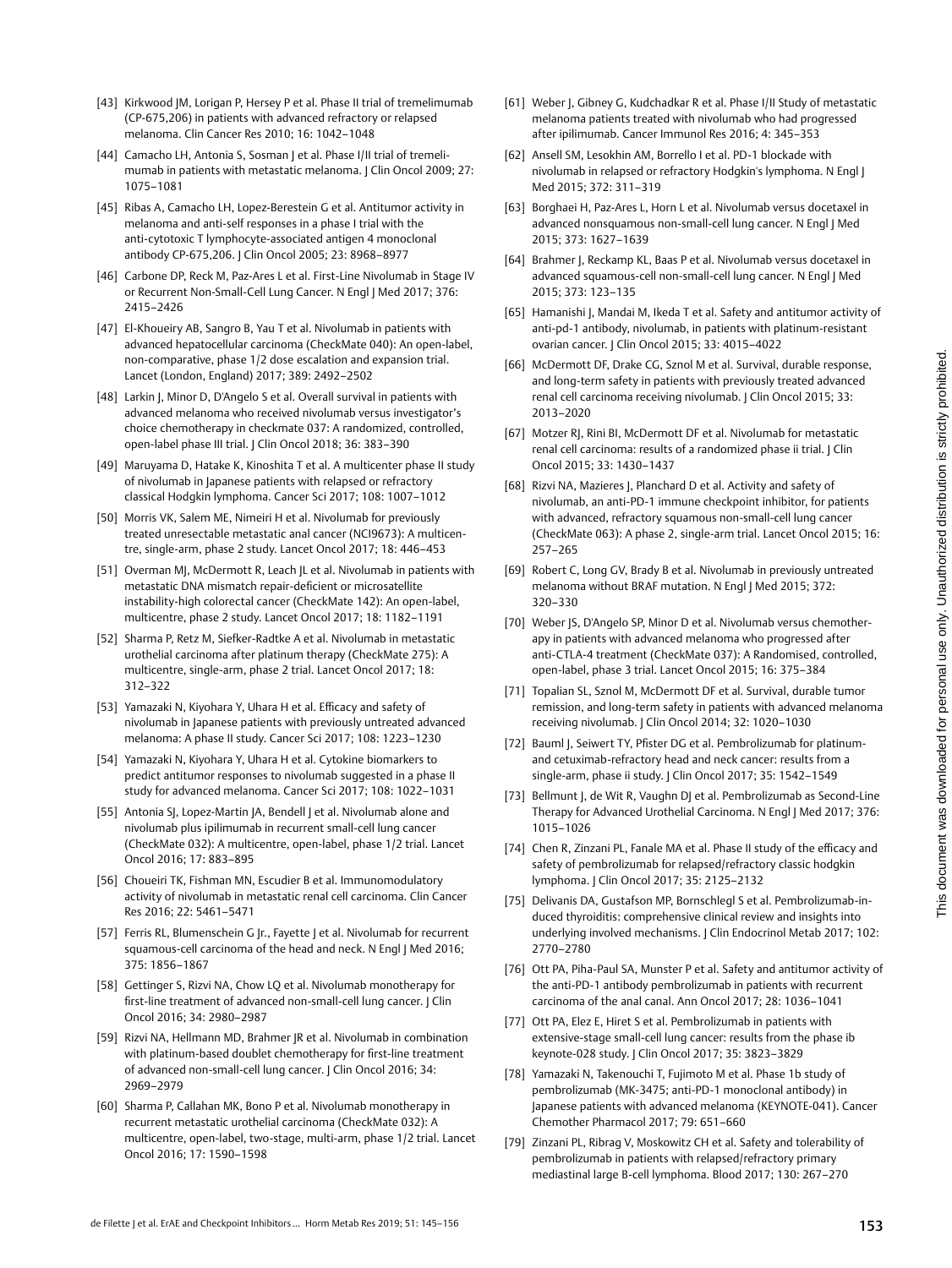- [80] Armand P, Shipp MA, Ribrag V et al. Programmed Death-1 Blockade With Pembrolizumab in Patients With Classical Hodgkin Lymphoma After Brentuximab Vedotin Failure. J Clin Oncol 2016; 34: 3733–3739
- [81] Chatterjee M, Turner DC, Felip E et al. Systematic evaluation of pembrolizumab dosing in patients with advanced non-small-cell lung cancer. Ann Oncol 2016; 27: 1291–1298
- [82] Chow LQ, Haddad R, Gupta S et al. Antitumor activity of pembrolizumab in biomarker-unselected patients with recurrent and/or metastatic head and neck squamous cell carcinoma: results from the phase ib keynote-012 expansion cohort. J Clin Oncol 2016; 34: 3838–3845
- [83] de Filette J, Jansen Y, Schreuer M et al. Incidence of thyroid-related adverse events in melanoma patients treated with pembrolizumab. J Clin Endocrinol Metab 2016; 101: 4431–4439
- [84] Langer CJ, Gadgeel SM, Borghaei H et al. Carboplatin and pemetrexed with or without pembrolizumab for advanced, non-squamous non-small-cell lung cancer: A Randomised, phase 2 cohort of the open-label KEYNOTE-021 study. Lancet Oncol 2016; 17: 1497–1508
- [85] Muro K, Chung HC, Shankaran V et al. Pembrolizumab for patients with PD-L1-positive advanced gastric cancer (KEYNOTE-012): A multicentre, open-label, phase 1b trial. Lancet Oncol 2016; 17: 717–726
- [86] Nanda R, Chow LQ, Dees EC et al. Pembrolizumab in patients with advanced triple-negative breast cancer: Phase Ib KEYNOTE-012 Study. J Clin Oncol 2016; 34: 2460–2467
- [87] Reck M, Rodriguez-Abreu D, Robinson AG et al. Pembrolizumab versus Chemotherapy for PD-L1-Positive Non-Small-Cell Lung Cancer. N Engl J Med 2016; 375: 1823–1833
- [88] Ribas A, Hamid O, Daud A et al. Association of pembrolizumab with tumor response and survival among patients with advanced melanoma. JAMA 2016; 315: 1600–1609
- [89] Seiwert TY, Burtness B, Mehra R et al. Safety and clinical activity of pembrolizumab for treatment of recurrent or metastatic squamous cell carcinoma of the head and neck (KEYNOTE-012): An open-label, multicentre, phase 1b trial. Lancet Oncol 2016; 17: 956–965
- [90] Herbst RS, Baas P, Kim DW et al. Pembrolizumab versus docetaxel for previously treated, PD-L1-positive, advanced non-small-cell lung cancer (KEYNOTE-010): A Randomised controlled trial. Lancet (London, England) 2016; 387: 1540–1550
- [91] Garon EB, Rizvi NA, Hui R et al. Pembrolizumab for the treatment of non-small-cell lung cancer. N Engl J Med 2015; 372: 2018–2028
- [92] Patnaik A, Kang SP, Rasco D et al. Phase I study of pembrolizumab (MK-3475; Anti-PD-1 monoclonal antibody) in patients with advanced solid tumors. Clin Cancer Res 2015; 21: 4286–4293
- [93] Ribas A, Puzanov I, Dummer R et al. Pembrolizumab versus investigator-choice chemotherapy for ipilimumab-refractory melanoma (KEYNOTE-002): A Randomised, controlled, phase 2 trial. Lancet Oncol 2015; 16: 908–918
- [94] Robert C, Ribas A, Wolchok JD et al. Anti-programmed-death-receptor-1 treatment with pembrolizumab in ipilimumab-refractory advanced melanoma: A Randomised dose-comparison cohort of a phase 1 trial. Lancet (London, England) 2014; 384: 1109–1117
- [95] Balar AV, Galsky MD, Rosenberg JE et al. Atezolizumab as first-line treatment in cisplatin-ineligible patients with locally advanced and metastatic urothelial carcinoma: A Single-arm, multicentre, phase 2 trial. Lancet (London, England) 2017; 389: 67–76
- [96] Peters S, Gettinger S, Johnson ML et al. Phase II Trial of Atezolizumab As First-Line or Subsequent Therapy for Patients With Programmed Death-Ligand 1-Selected Advanced Non-Small-Cell Lung Cancer (BIRCH). J Clin Oncol 2017; 35: 2781–2789
- [97] Fehrenbacher L, Spira A, Ballinger M et al. Atezolizumab versus docetaxel for patients with previously treated non-small-cell lung cancer (POPLAR): A multicentre, open-label, phase 2 randomised controlled trial. Lancet (London, England) 2016; 387: 1837–1846
- [98] McDermott DF, Sosman JA, Sznol M et al. Atezolizumab, an Anti-Programmed Death-Ligand 1 Antibody, in Metastatic Renal Cell Carcinoma: Long-Term Safety, Clinical Activity, and Immune Correlates From a Phase Ia Study. J Clin Oncol 2016; 34: 833–842
- [99] Apolo AB, Infante JR, Balmanoukian A et al. Avelumab, an Anti-Programmed Death-Ligand 1 Antibody, In Patients With Refractory Metastatic Urothelial Carcinoma: Results From a Multicenter, Phase Ib Study. J Clin Oncol 2017; 35: 2117–2124
- [100] Gulley JL, Rajan A, Spigel DR et al. Avelumab for patients with previously treated metastatic or recurrent non-small-cell lung cancer (JAVELIN Solid Tumor): Dose-expansion cohort of a multicentre, open-label, phase 1b trial. Lancet Oncol 2017; 18: 599–610
- [101] Kaufman HL, Russell J, Hamid O et al. Avelumab in patients with chemotherapy-refractory metastatic Merkel cell carcinoma: A multicentre, single-group, open-label, phase 2 trial. Lancet Oncol 2016; 17: 1374–1385
- [102] Powles T, O'Donnell PH, Massard C et al. Efficacy and safety of durvalumab in locally advanced or metastatic urothelial carcinoma: updated results from a phase 1/2 open-label study. JAMA Oncol 2017; 3: e172411
- [103] Hellmann MD, Rizvi NA, Goldman JW et al. Nivolumab plus ipilimumab as first-line treatment for advanced non-small-cell lung cancer (CheckMate 012): results of an open-label, phase 1, multicohort study. Lancet Oncol 2017; 18: 31
- [104] Hammers HJ, Plimack ER, Infante JR et al. Safety and efficacy of nivolumab in combination with ipilimumab in metastatic renal cell carcinoma: The CheckMate 016 Study. | Clin Oncol 2017; 35: 38513858
- [105] Shoushtari AN, Friedman CF, Navid-Azarbaijani P et al. Measuring toxic effects and time to treatment failure for nivolumab plus ipilimumab in melanoma. JAMA Oncol 2018; 4: 98–101
- [106] Wolchok JD, Kluger H, Callahan MK et al. Nivolumab plus ipilimumab in advanced melanoma. N Engl J Med 2013; 369: 122–133
- [107] Long GV, Atkinson V, Cebon JS et al. Standard-dose pembrolizumab in combination with reduced-dose ipilimumab for patients with advanced melanoma (KEYNOTE-029): an open-label, phase 1b trial. Lancet Oncol 2017; 18: 1202–1210
- [108] Antonia S, Goldberg SB, Balmanoukian A et al. Safety and antitumour activity of durvalumab plus tremelimumab in non-small cell lung cancer: a multicentre, phase 1b study. Lancet Oncol 2016; 17: 299–308
- [109] Araujo PB, Coelho MC, Arruda M et al. Ipilimumab-induced hypophysitis: Review of the literature. | Endocrinol Invest 2015; 38: 1159–1166
- [110] Corsello SM, Barnabei A, Marchetti P et al. Endocrine side effects induced by immune checkpoint inhibitors. | Clin Endocrinol Metab 2013; 98: 1361–1375
- [111] Bertrand A, Kostine M, Barnetche T et al. Immune related adverse events associated with anti-CTLA-4 antibodies: Systematic review and meta-analysis. BMC Medicine 2015; 13: 211
- [112] Albarel F, Gaudy C, Castinetti F et al. Long-term follow-up of ipilimumab-induced hypophysitis, a common adverse event of the anti-CTLA-4 antibody in melanoma. Eur J Endocrinol 2015; 172: 195–204
- [113] Blansfield JA, Beck KE, Tran K et al. Cytotoxic T-lymphocyte-associated antigen-4 blockage can induce autoimmune hypophysitis in patients with metastatic melanoma and renal cancer. J Immunother (Hagerstown, Md: 1997) 2005; 28: 593–598
- [114] Dillard T, Yedinak CG, Alumkal J et al. Anti-CTLA-4 antibody therapy associated autoimmune hypophysitis: Serious immune related adverse events across a spectrum of cancer subtypes. Pituitary 2010; 13: 29–38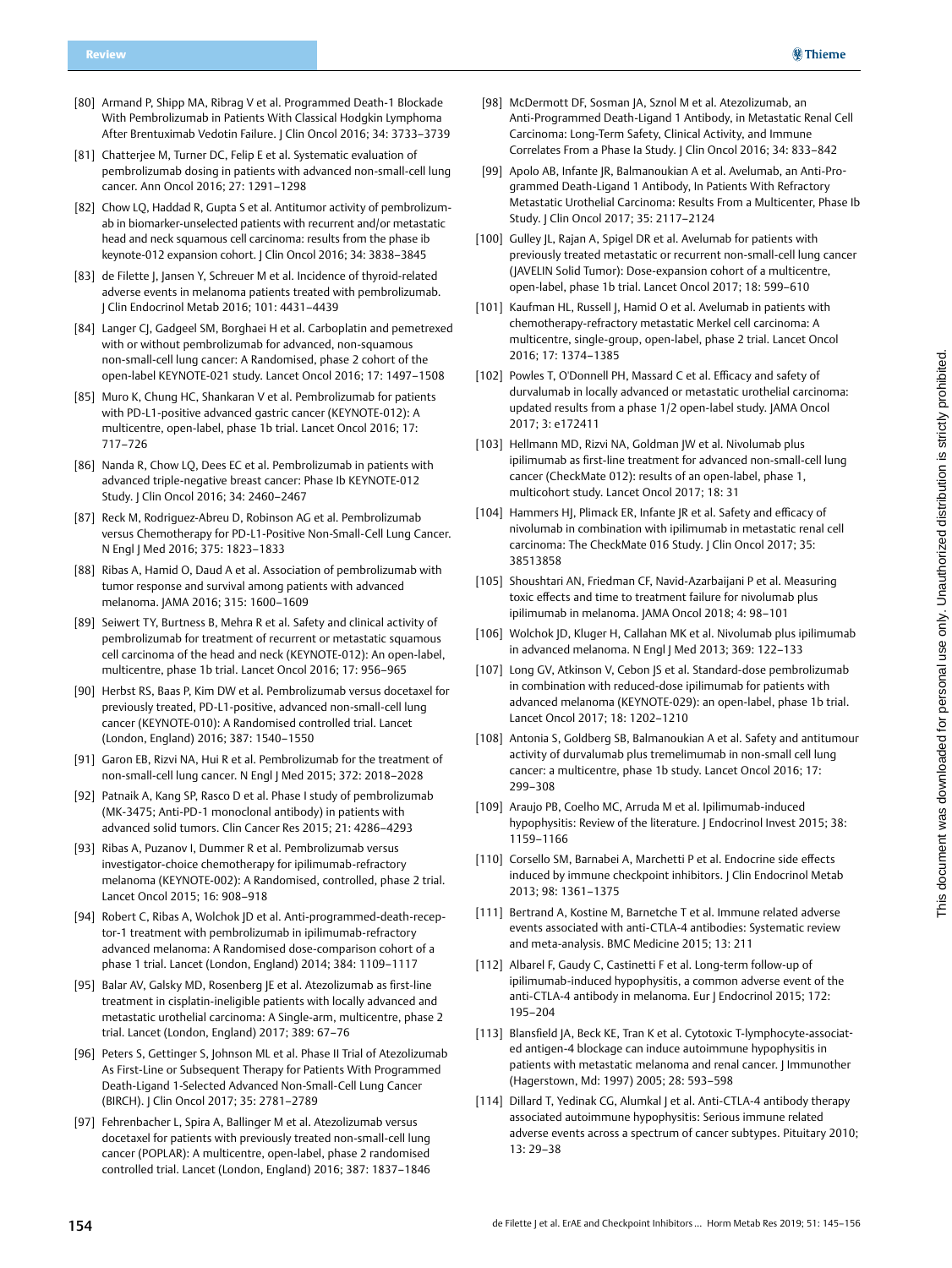- [115] Iwama S, De Remigis A, Callahan MK et al. Pituitary expression of CTLA-4 mediates hypophysitis secondary to administration of CTLA-4 blocking antibody. Sci Transl Med 2014; 6: 230ra245
- [116] Caturegli P, Di Dalmazi G, Lombardi M et al. Hypophysitis secondary to cytotoxic t-lymphocyte-associated protein 4 blockade: insights into pathogenesis from an autopsy series. Am J Pathol 2016; 186: 3225–3235
- [117] Blomhoff A, Lie BA, Myhre AG et al. Polymorphisms in the cytotoxic T lymphocyte antigen-4 gene region confer susceptibility to Addison's disease. | Clin Endocrinol Metab 2004; 89: 3474-3476
- [118] Ueda H, Howson JM, Esposito L et al. Association of the T-cell regulatory gene CTLA4 with susceptibility to autoimmune disease. Nature 2003; 423: 506–511
- [119] Orlov S, Salari F, Kashat L et al. Induction of painless thyroiditis in patients receiving programmed death 1 receptor immunotherapy for metastatic malignancies. J Clin Endocrinol Metab 2015; 100: 1738–1741
- [120] Alhusseini M, Samantray J. Hypothyroidism in cancer patients on immune checkpoint inhibitors with anti-PD1 Agents: Insights on underlying mechanisms. Exp Clin Endocrinol Diabetes 2017; 125: 267–269
- [121] van Kooten MJ, van den Berg G, Glaudemans A et al. Transient thyrotoxicosis during nivolumab treatment. Netherl | Med 2017; 75: 204–207
- [122] Azmat U, Liebner D, Joehlin-Price A et al. Treatment of ipilimumab induced graves' disease in a patient with metastatic melanoma. Case Rep Endocrinol 2016; 2087525
- [123] Min L, Vaidya A, Becker C. Thyroid autoimmunity and ophthalmopathy related to melanoma biological therapy. Eur J Endocrinol 2011; 164: 303–307
- [124] Gan EH, Mitchell AL, Plummer R et al. Tremelimumab-Induced Graves Hyperthyroidism. Eur Thyr | 2017; 6: 167-170
- [125] Andersen TB, Aleksyniene R, Gormsen LC et al. Effect of recent contrast-enhanced CT and patient age on image quality of thyroid scintigraphy. Clin Nucl Med 2015; 40: 297–302
- [126] McMillen B, Dhillon MS, Yong-Yow S. A rare case of thyroid storm. BMJ Case Rep 2016, 2016; doi:10.1136/bcr-2016-214603
- [127] Morganstein DL, Lai Z, Spain L et al. Thyroid abnormalities following the use of cytotoxic T-lymphocyte antigen-4 and programmed death receptor protein-1 inhibitors in the treatment of melanoma. Clin Endocrinol 2017; 86: 614–620
- [128] Yamauchi I, Sakane Y, Fukuda Y et al. Clinical features of nivolumab-induced thyroiditis: A case series study. Thyroid 2017; 27: 894–901
- [129] Angell TE, Lechner MG, Jang JK et al. BRAF V600E in papillary thyroid carcinoma is associated with increased programmed death ligand 1 expression and suppressive immune cell infiltration. Thyroid 2014; 24: 1385–1393
- [130] Chintakuntlawar AV, Rumilla KM, Smith CY et al. Expression of PD-1 and PD-L1 in Anaplastic Thyroid Cancer Patients Treated With Multimodal Therapy: Results From a Retrospective Study. J Clin Endocrinol Metab 2017; 102: 1943–1950
- [131] Newby PR, Roberts-Davies EL, Brand OJ et al. Tag SNP screening of the PDCD1 gene for association with Graves' disease. Clin Endocrinol 2007; 67: 125–128
- [132] Hayashi M, Kouki T, Takasu N et al. Association of an A/C single nucleotide polymorphism in programmed cell death-ligand 1 gene with Graves' disease in Japanese patients. Eur J Endocrinol 2008; 158: 817–822
- [133] Kobayashi T, Iwama S, Yasuda Y et al. Patients with antithyroid antibodies are prone to develop destructive thyroiditis by nivolumab: A prospective study. J Endocr Soc 2018; 2: 241–251
- [134] Moeller LC, Fuhrer D. Thyroid hormone, thyroid hormone receptors, and cancer: a clinical perspective. Endocr Relat Cancer 2013; 20: R19–R29
- [135] Theodossiou C, Skrepnik N, Robert EG et al. Propylthiouracil-induced hypothyroidism reduces xenograft tumor growth in athymic nude mice. Cancer 1999; 86: 1596–1601
- [136] Fabian ID, Rosner M, Fabian I et al. Low thyroid hormone levels improve survival in murine model for ocular melanoma. Oncotarget 2015; 6: 11038–11046
- [137] Kinoshita S, Sone S, Yamashita T et al. Effects of experimental hyper- and hypothyroidism on natural defense activities against Lewis lung carcinoma and its spontaneous pulmonary metastases in C57BL/6 mice. Tokushima J Exp Med 1991; 38: 25–35
- [138] Baldazzi V, Tassi R, Lapini A et al. The impact of sunitinib-induced hypothyroidism on progression-free survival of metastatic renal cancer patients: A prospective single-center study. Urol Oncol 2012; 30: 704–710
- [139] Clemons J, Gao D, Naam M et al. Thyroid dysfunction in patients treated with sunitinib or sorafenib. Clin Genitourin Cancer 2012; 10: 225–231
- [140] Weijl NI, Van der Harst D, Brand A et al. Hypothyroidism during immunotherapy with interleukin-2 is associated with antithyroid antibodies and response to treatment. J Clin Oncol 1993; 11: 1376–1383
- [141] Hercbergs A, Johnson RE, Ashur-Fabian O et al. Medically induced euthyroid hypothyroxinemia may extend survival in compassionate need cancer patients: An Observational study. Oncologist 2015; 20: 72–76
- [142] Matsumura K, Nagasawa K, Oshima Y et al. Aggravation of diabetes, and incompletely deficient insulin secretion in a case with type 1 diabetes-resistant HLA DRB1 \* 15:02 treated with nivolumab. J Diabetes Invest 2017; 9: 438–441
- [143] Hughes J, Vudattu N, Sznol M et al. Precipitation of autoimmune diabetes with anti-PD-1 immunotherapy. Diabetes Care 2015; 38: e55–e57
- [144] Okamoto M, Okamoto M, Gotoh K et al. Fulminant type 1 diabetes mellitus with anti-programmed cell death-1 therapy. J Diabetes Invest 2016; 7: 915–918
- [145] Lowe JR, Perry DJ, Salama AK et al. Genetic risk analysis of a patient with fulminant autoimmune type 1 diabetes mellitus secondary to combination ipilimumab and nivolumab immunotherapy. J Immunother Cancer 2016; 4: 89
- [146] Fujisawa R, Haseda F, Tsutsumi C et al. Low programmed cell death-1 (PD-1) expression in peripheral CD4( + ) T cells in Japanese patients with autoimmune type 1 diabetes. Clin Exp Immunol 2015; 180: 452–457
- [147] Perri V, Russo B, Crino A et al. Expression of pd-1 molecule on regulatory t lymphocytes in patients with insulin-dependent diabetes mellitus. Int J Mol Sci 2015; 16: 22584–22605
- [148] Luczynski W, Wawrusiewicz-Kurylonek N, Stasiak-Barmuta A et al. Diminished expression of ICOS, GITR and CTLA-4 at the mRNA level in T regulatory cells of children with newly diagnosed type 1 diabetes. Acta Biochim Pol 2009; 56: 361–370
- [149] Haseda F, Imagawa A, Murase-Mishiba Y et al. Low CTLA-4 expression in CD4 + helper T-cells in patients with fulminant type 1 diabetes. Immunol Lett 2011; 139: 80–86
- [150] Paepegaey AC, Lheure C, Ratour C et al. Polyendocrinopathy resulting from pembrolizumab in a patient with a malignant melanoma. J Endocr Soc 2017; 1: 646–649
- [151] Min L, Ibrahim N. Ipilimumab-induced autoimmune adrenalitis. Lancet Diabetes Endocrinol 2013; 1: e15